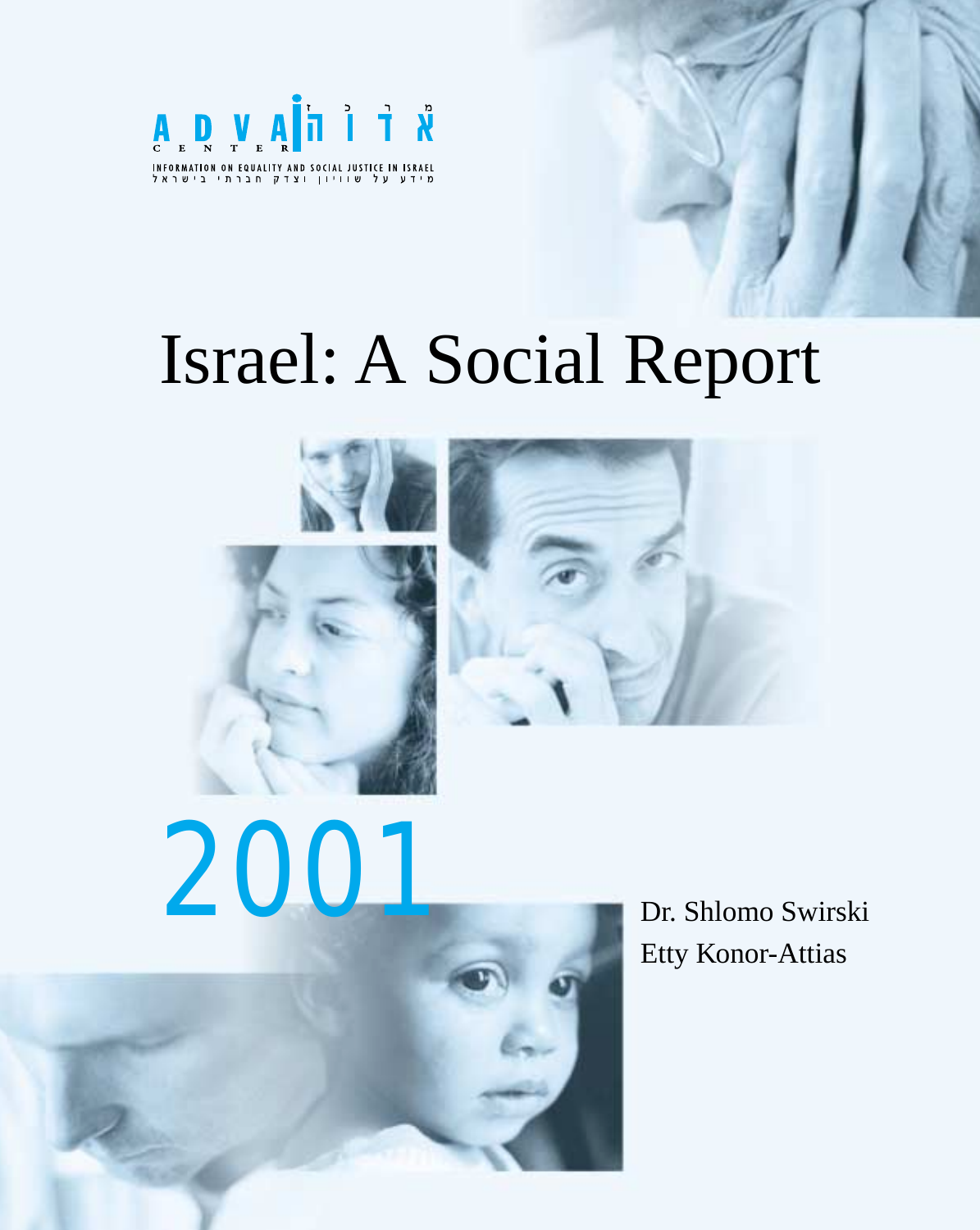#### Adva Center

#### **Board of Trustees**

Dr. Yossi Dahan, Chair Ms. Gilberte Finkel, Treasurer Dr. Ismail Abu-Saad Dr. Nitza Berkowitch Dr. Rachel Kalush Dr. Uri Ram Dr. Yitzhak Saporta Dr. Rifka Savaya Professor Hubert Law-Yone Professor Oren Yiftachel Dr. Yossi Yona

#### **Audit Committee**

Attorney Ovadia Golestani Dr. Danny Filc

We are grateful to the following foundations, whose generosity made it possible for the Adva Center to publish *Israel: A Social Report 2001*:

The Ford Foundation The Jacob and Hilda Blaustein Foundation MAZON: A Jewish Response to Hunger The New Israel Fund NOVIB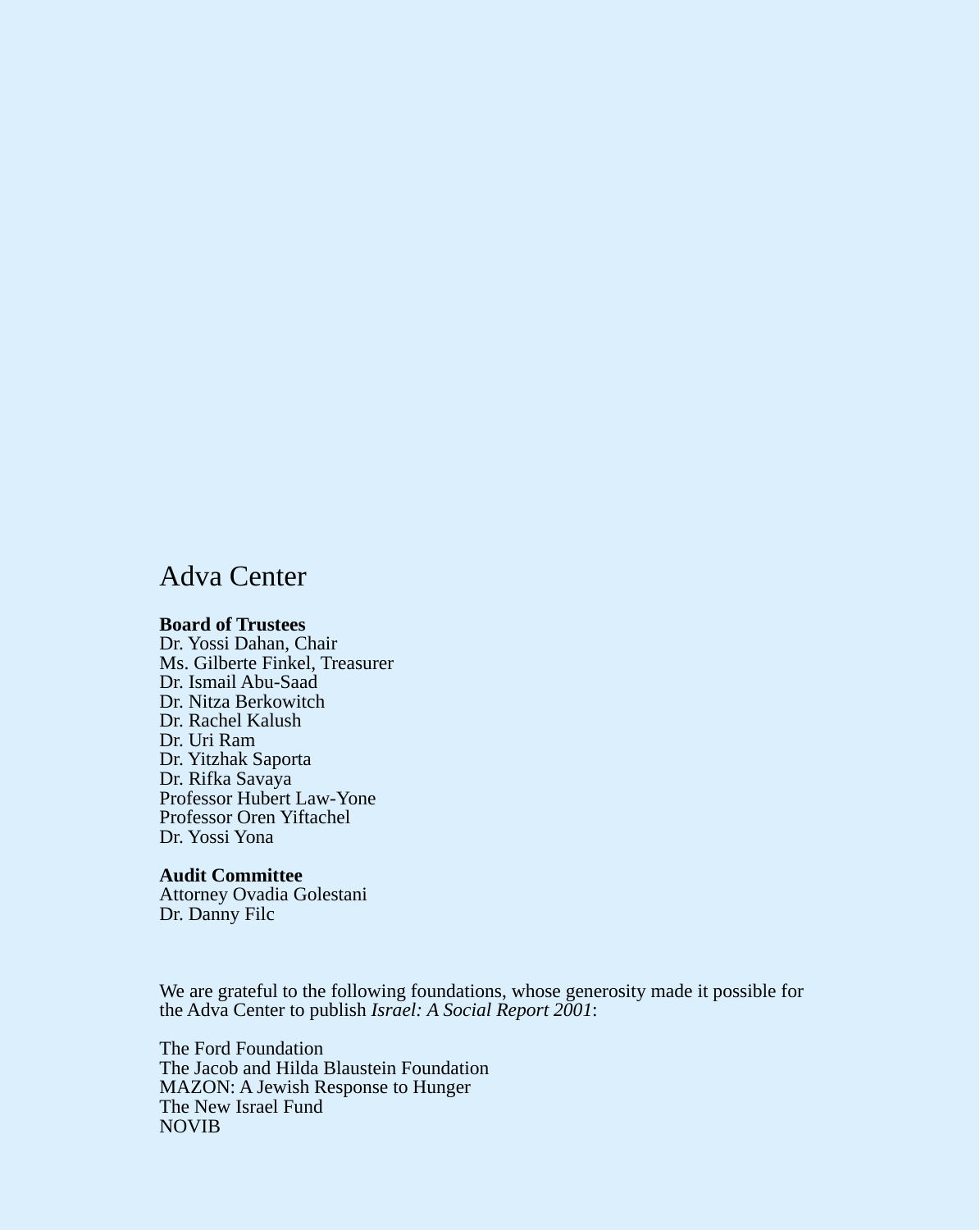#### **Table of Contents**

Economic Growth: International Comparisons Economic Growth and Inequality: The Affluent are the Prime Beneficiaries Economic Growth and Inequality: The Upper Crust Gets More of the Pie Ethnic Inequality Gender Inequality The Earnings of Senior Management Soar Welfare for Business Most Israelis Earn Less than the Average Wage One-third of Israeli Families' Wages are on Poverty Level Map of Unemployment Budget Cuts and the Growth of Inequality Education: Most Israeli Youth Fail to Graduate with Diplomas Education: Only a Few Reach the Finish Line Education: Not all High School Diplomas Lead to University Education: Blatant Inequality at the Universities Health: Public Funding Diminishes and the Sick Pay More Health: The Relative Edge of the Wealthy Increases Housing: Diminishing Public Mortgage Assistance Pension: Inequality Follows Israelis into Old Age Pension: Perpetuating Inequality into the Coming Generations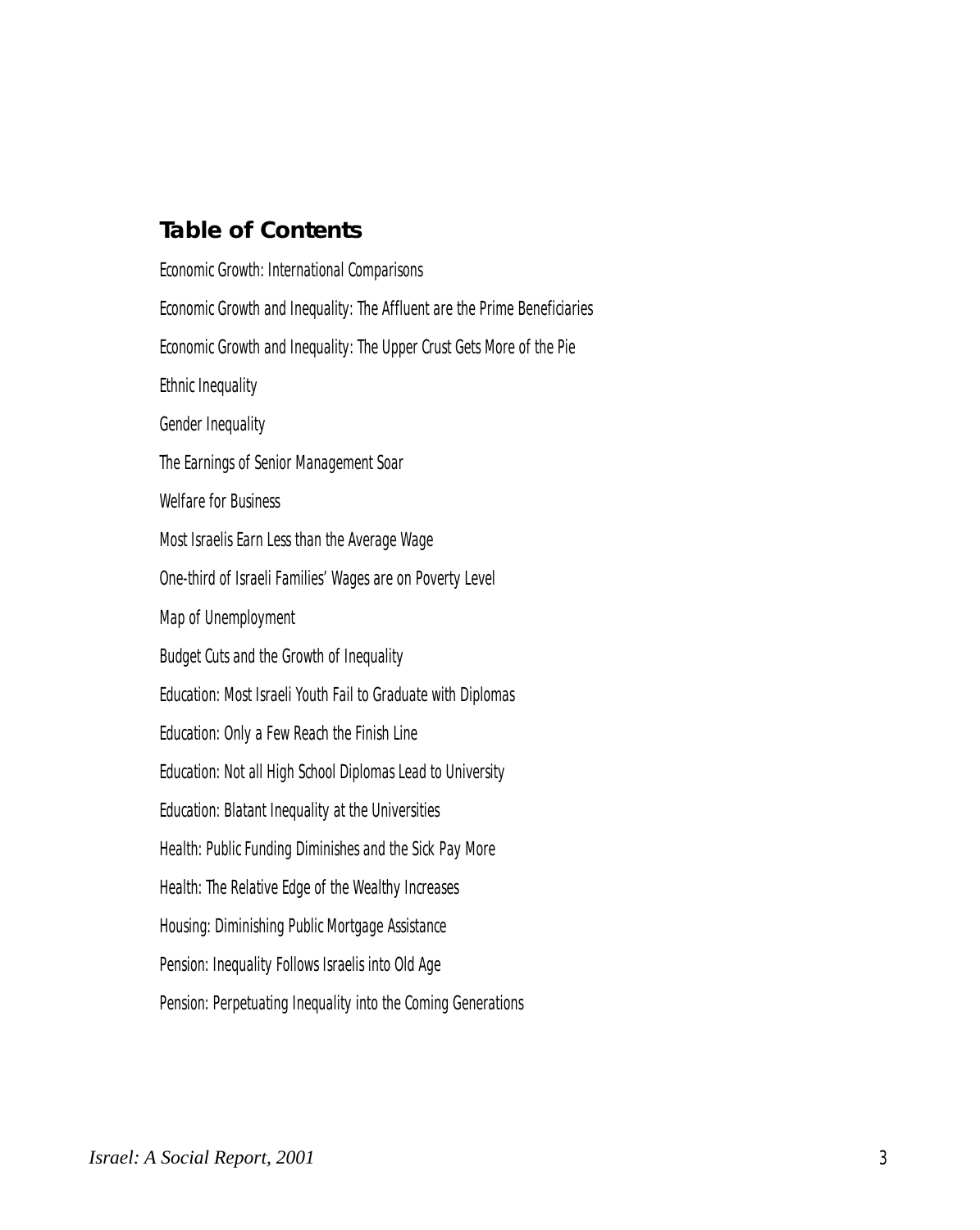*Israel: A Social Report - 2001 presents the major social and economic trends in Israel of the past two decades.*

*The past two decades were marked by significant economic growth. The fruits of this growth, however, were inequitably distributed. A relatively small percentage of Israelis enjoyed a sharp rise in income and standard of living, while the rest benefited far less. Today, the salaries of two-thirds of Israelis fall below the average wage, and twothirds of young people still fail to graduate high school with diplomas that qualify them for university study.*

*The data reveal the need for long-term, stable, social-economic policies, geared to raising the levels of education and income of most Israelis. This need is not reflected by current governmental policies. On the contrary, every recent government, whether left or right, has relinquished social responsibility, cut taxes for the business sector, and increased the burden of individual households, most of which were already subsisting on small incomes.*

*This year, in the context of the ongoing military conflict and the worsening recession, the Cabinet decided to reduce the budgets for education, health, and social security payments in fiscal year 2002 to make room for increased allocations to security and the transportation infrastructure. In so doing, it chose not to consider other options for funding critical social needs, such as issuing special government bonds linked to income, or cutting the salary of senior management in government offices.*

*Those who justify these decisions claim that the conflict and recession necessitate a "time out" from attempts to cope with inequities. This claim, however, disregards the fact that no "time out" is taken by the economic and social processes that brought them about: There is no "time out" in the payment of salaries and no "time out" in school activity. As a result, the "time out" approach only deepens the inequities in Israeli society.*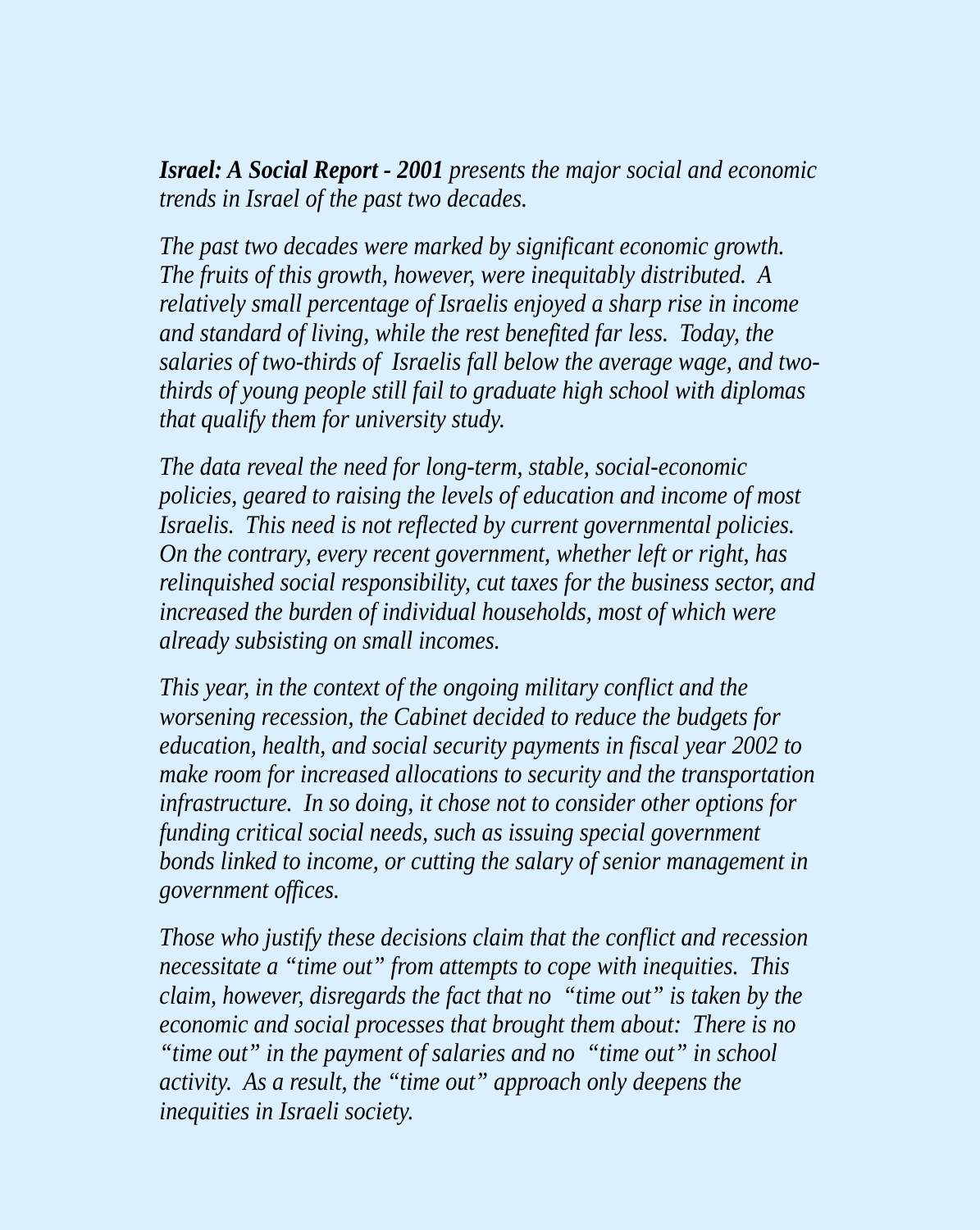

## *Economic Growth: International Comparisons*

*The Israeli economy showed significant growth over the past two decades, and Israel now ranks among those countries with high per capita Gross National Product.*

*In 1980, the GDP in Israel was \$5,612 per capita; by 1999, it totaled \$16,531, slightly higher than the GDP per capita of the previous year.*

*Israel's GDP per capita ranks it with the developed nations of the world. It is still low, however, in comparison with the European Union, which Israel aspires to emulate. Although growth in Israel is very impressive compared to its regional neighbors — Egypt, Syria, and Jordan — other countries, such as Singapore, show even more dramatic growth.*

#### *GDP Per Capita in Selected Countries, 1980 and 1999* (in US\$)



|      | Arab States | <i><b>Israel</b></i> | Singapore | European Union |
|------|-------------|----------------------|-----------|----------------|
| 1980 | 771         | 5.612                | 5.095     | 9.381          |
| 1999 | 1.403       | 16,531               | 21.236    | 22,321         |

**Note:** "Arab countries" includes Egypt, Jordan, and Syria.

**Source:** Analysis of the Adva Center based on the World Bank publication World Development Indicators, 2001, Tables 2.1 and 4.2.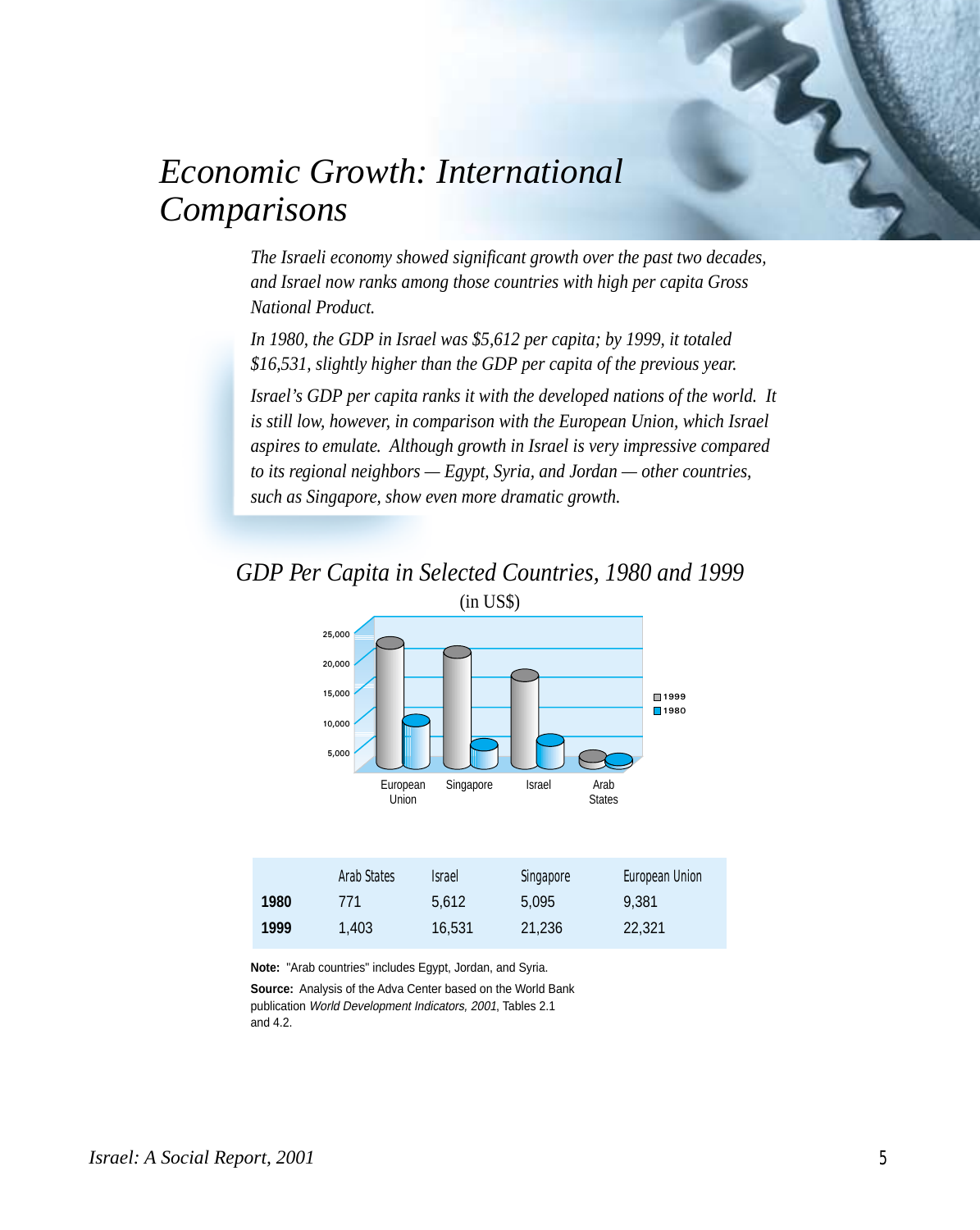## *Economic Growth and Inequality: The Affluent are the Prime Beneficiaries*

*Growth is a good thing. But growth alone does not guarantee that everyone will benefit.*

*Over the past decade, the fruits of growth in the Israeli economy have not been enjoyed by all citizens: The income of the highest income decile has risen in tandem with the GDP, while the income of the middle and lower deciles has hardly changed.*

#### *GDP and Annual Household Income, 1990-1999* (in constant 2000 prices)



#### **Notes:**

"Household income" refers to the gross annual income of the household.

The GDP is presented in millions of shekels, while household income appears in shekels. The lines of the GDP and the top income decile intertwine, but are not identical, as the units of measurement differ.

GDP figures are usually presented per capita, rather than as the total GDP (as appears on the previous page). Here we present the total GDP to illustrate the overlap between economic growth and the income rise in the upper decile.

Source: Analysis of the Adva Center based on the Central Bureau of Statistics (hereinafter CBS), Statistical Abstract of Israel, various years; and CBS, Income Surveys, various years.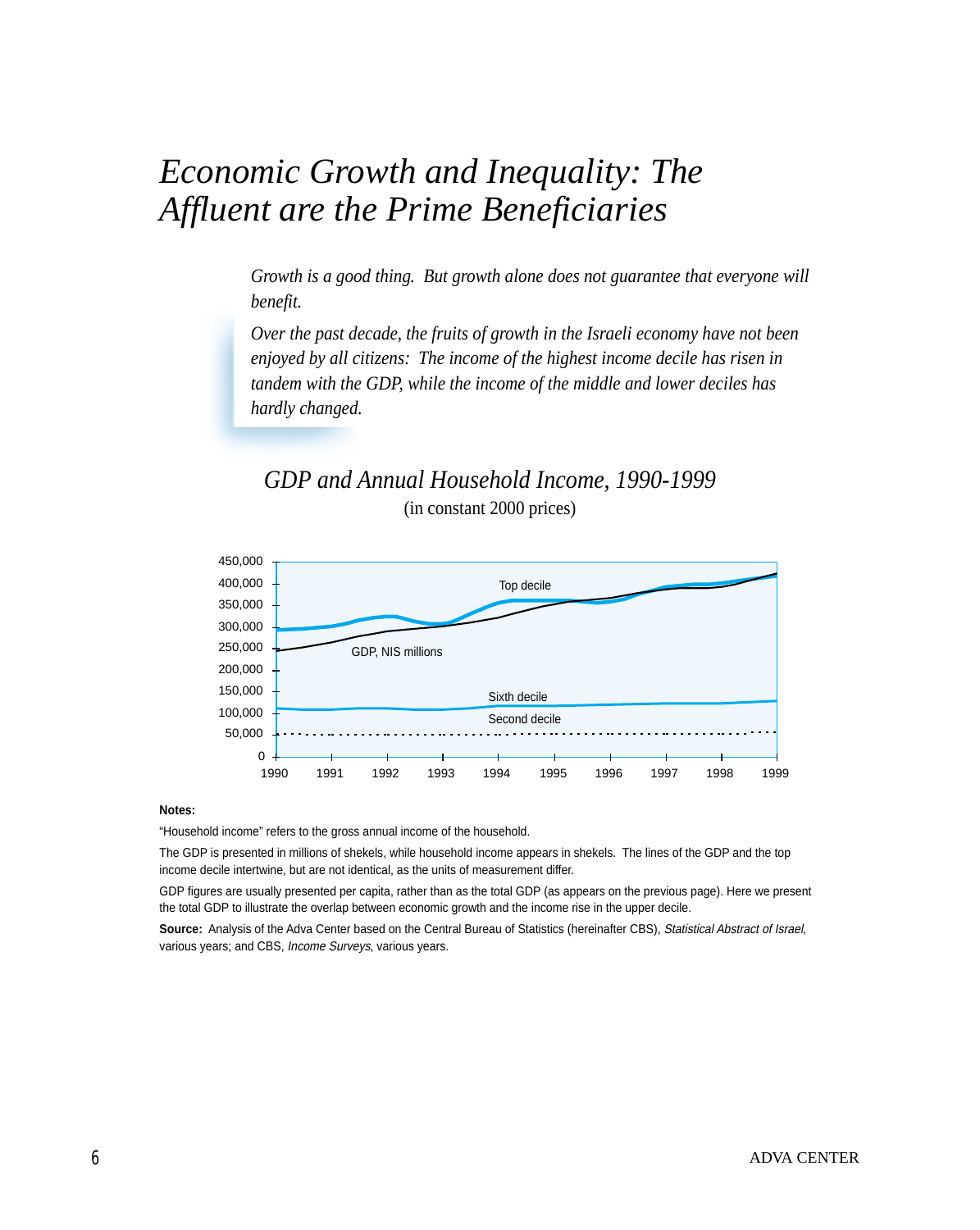## *Economic Growth and Inequality: The Upper Crust Gets More of the Pie*

*In 1990, the income of the top decile was 8.9 times the income of the bottom decile. By 1999, the gap had widened: The income of the top decile was 11.8 times that of the bottom decile.*

*The two upper deciles increased their share of the pie, while the share of the rest of the population diminished.*

*Total Household Income, 1990-1999 The share of the two upper deciles grew, as others diminished.*



*Share of Decile in the National Income, 1990-1999*

|                        |       |       | (households) |                                                                           |
|------------------------|-------|-------|--------------|---------------------------------------------------------------------------|
|                        | 1990  | 1999  | % Change     | Average Income for the<br>Decile in 1999, NIS, in<br>constant 2000 prices |
| Top decile             | 24.4% | 27.8% | 3.4%         | 34,853                                                                    |
| 9 <sup>th</sup> Decile | 15.9% | 16.5% | 0.6%         | 20,684                                                                    |
| 8 <sup>th</sup> Decile | 12.7% | 12.7% | $0\%$        | 15,905                                                                    |
| 7 <sup>th</sup> Decile | 10.7% | 10.3% | $-0.4%$      | 12,931                                                                    |
| 6 <sup>th</sup> Decile | 9.2%  | 8.6%  | $-0.6%$      | 10,729                                                                    |
| 5 <sup>th</sup> Decile | 7.8%  | 7.2%  | $-0.6%$      | 8,997                                                                     |
| 4 <sup>th</sup> Decile | 6.6%  | 6.0%  | $-0.6%$      | 7,489                                                                     |
| 3rd Decile             | 5.5%  | 4.9%  | $-0.6%$      | 6,102                                                                     |
| $2nd$ Decile           | 4.4%  | 3.8%  | $-0.6%$      | 4,756                                                                     |
| <b>Bottom decile</b>   | 2.7%  | 2.4%  | $-0.3%$      | 2,963                                                                     |

**Notes:** Deciles were calculated according to the average gross monthly income of households headed by a wage earner. Gross monthly income per household includes all regular gross monetary income of the household, before taxes. **Source:** Analysis by the Adva Center based on CBS, Statistical Abstract of Israel, various years; and CBS, Income Surveys, various years.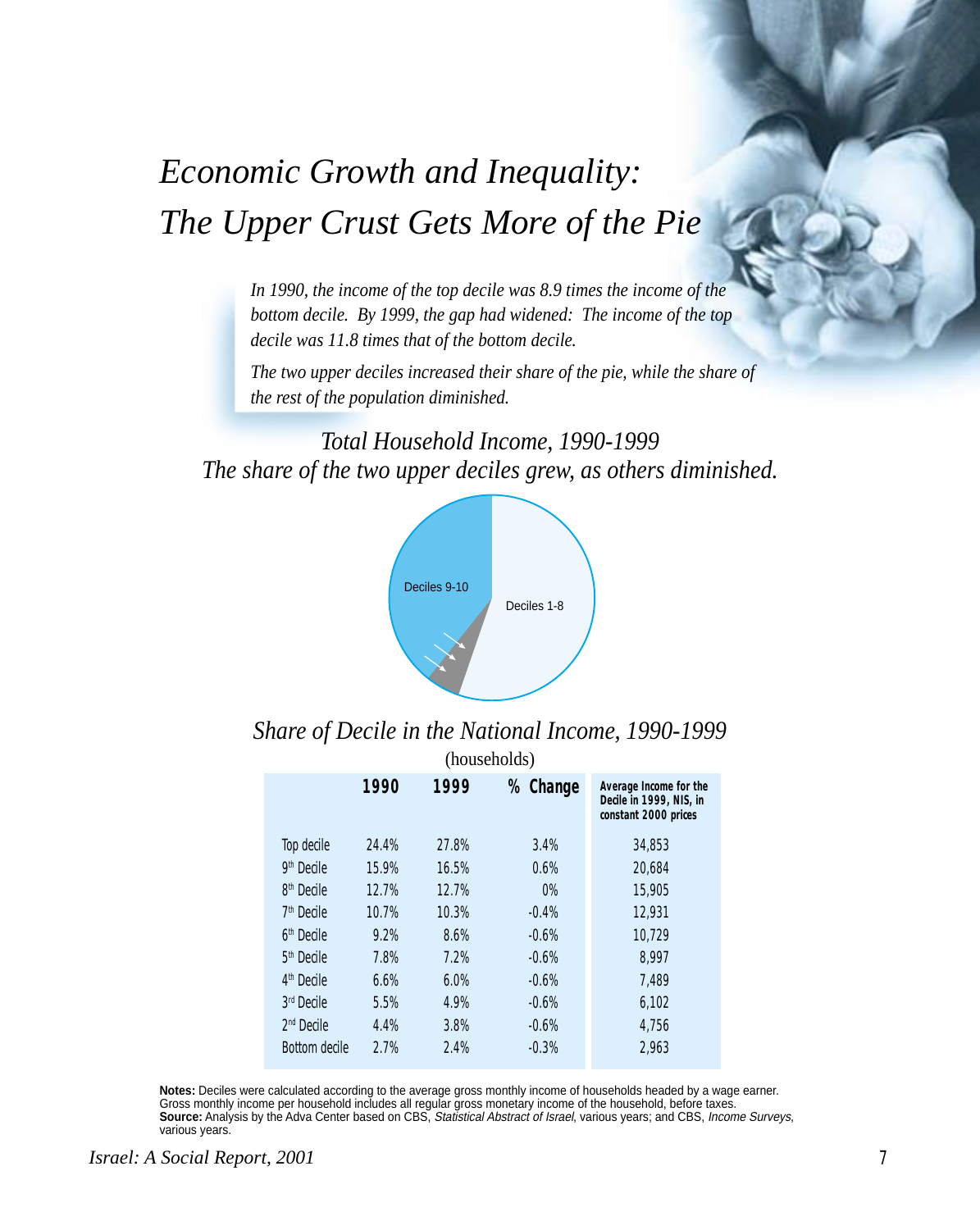## *Ethnic Inequality*

*Among Israelis of different ethnic origins, inequality is deeply entrenched. The income of the Arab citizens of Israel is the lowest; in fact, relative to the average income, this income has been declining since 1995.*

*The income of Mizrahi Jews is somewhat higher: Their average income has increased over the past decade, and even distanced itself somewhat from the average income of Arabs, although the gap between the income of Mizrahi and Ashkenazi Jews remains constant.*

*The income of Ashkenazi Jews is the highest, well above the other two groups. In 1999, the salary of an Ashkenazi employee was, on average, 1.5 times that of a Mizrahi employee, and twice as much that of an Arab employee.*

#### *Monthly Income of Urban Ashkenazi, Mizrahi, and Arab Employees, 1990-1999*

| Year | Total<br>employees | Native Israeli<br>born to European or<br><b>US-born father</b> | Native Israeli born<br>to Asia - or African -<br>born father | Arabs and Others |
|------|--------------------|----------------------------------------------------------------|--------------------------------------------------------------|------------------|
| 1990 | 100                | 125                                                            | 81                                                           | 75               |
| 1991 | 100                | 125                                                            | 85                                                           | 77               |
| 1992 | 100                | 127                                                            | 84                                                           | 74               |
| 1993 | 100                | 129                                                            | 89                                                           | 75               |
| 1994 | 100                | 132                                                            | 87                                                           | 76               |
| 1995 | 100                | 140                                                            | 89                                                           | 72               |
| 1996 | 100                | 146                                                            | 92                                                           | 72               |
| 1997 | 100                | 137                                                            | 91                                                           | 72               |
| 1998 | 100                | 139                                                            | 94                                                           | 71               |
| 1999 | 100                | 139                                                            | 92                                                           | 66               |

Based on 100 as the average

#### **Notes:**

"Employee" includes all respondents who had any work-related income during the three months prior to the survey. "Income" refers to all wages earned by employed respondents.

**Source**: CBS, Income Surveys, various years.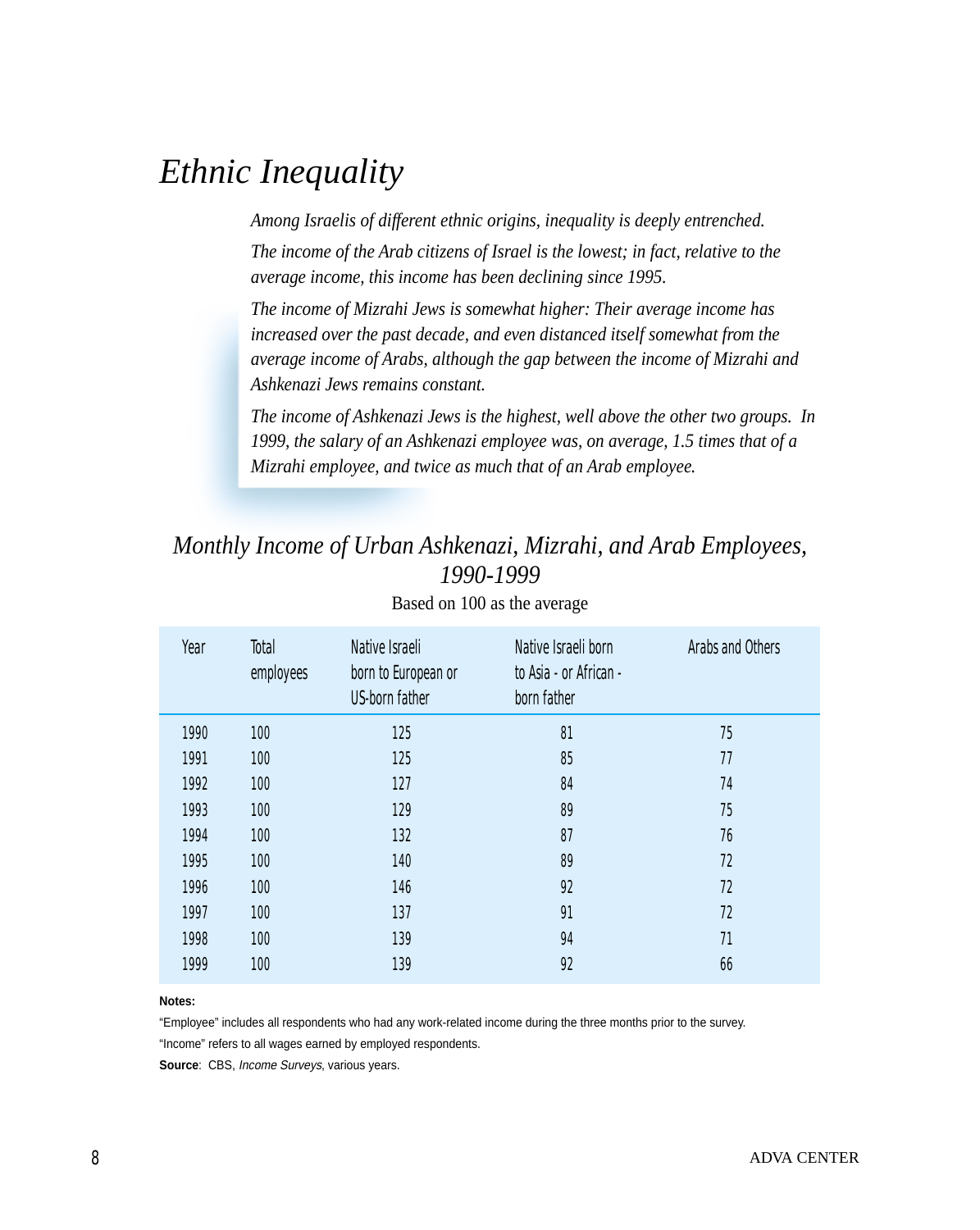## *Gender Inequality*

*Gender inequality in Israel is deeply rooted. In 1999, women's monthly wages were, on average, 60% those of men.*

*Women's hourly wages were, on average, 81% those of men.*

#### *Monthly and Hourly Wages of Women and Men, 1990 and 1999* (in constant 2000 prices, in shekels)

|                | Year | Gender  | Wage<br>in Shekels | Women's wages<br>as a % of Men's wages |
|----------------|------|---------|--------------------|----------------------------------------|
| <b>Monthly</b> | 1990 | Men's   | 6,618              |                                        |
|                |      | Women's | 3,758              | 57%                                    |
|                | 1999 | Men's   | 7,833              |                                        |
|                |      | Women's | 4,714              | 60%                                    |
| Hourly         | 1990 | Men's   | 35.1               |                                        |
|                |      | Women's | 27.6               | 79%                                    |
|                | 1999 | Men's   | 40.5               |                                        |
|                |      | Women's | 32.6               | 81%                                    |

*This table shows the gender gap in monthly and hourly wages. The fact that many women work part time explains some of the gap (40%) in monthly earnings. The figures for hourly wages, however, demonstrate that even when the work-time unit is identical, there is still a 19% gap between women's and men's wages.*

#### **Notes:**

"Gross monthly income" refers to income (including overtime) from all places of work in which the respondent was employed during the previous three months.

"Gross hourly income" refers to the gross income received during the three months preceding the survey, divided by the total number of hours worked (see CBS, Income Surveys 1996, p. 46).

**Source:** Analysis of the Adva Center based on CBS, Income Surveys, various years.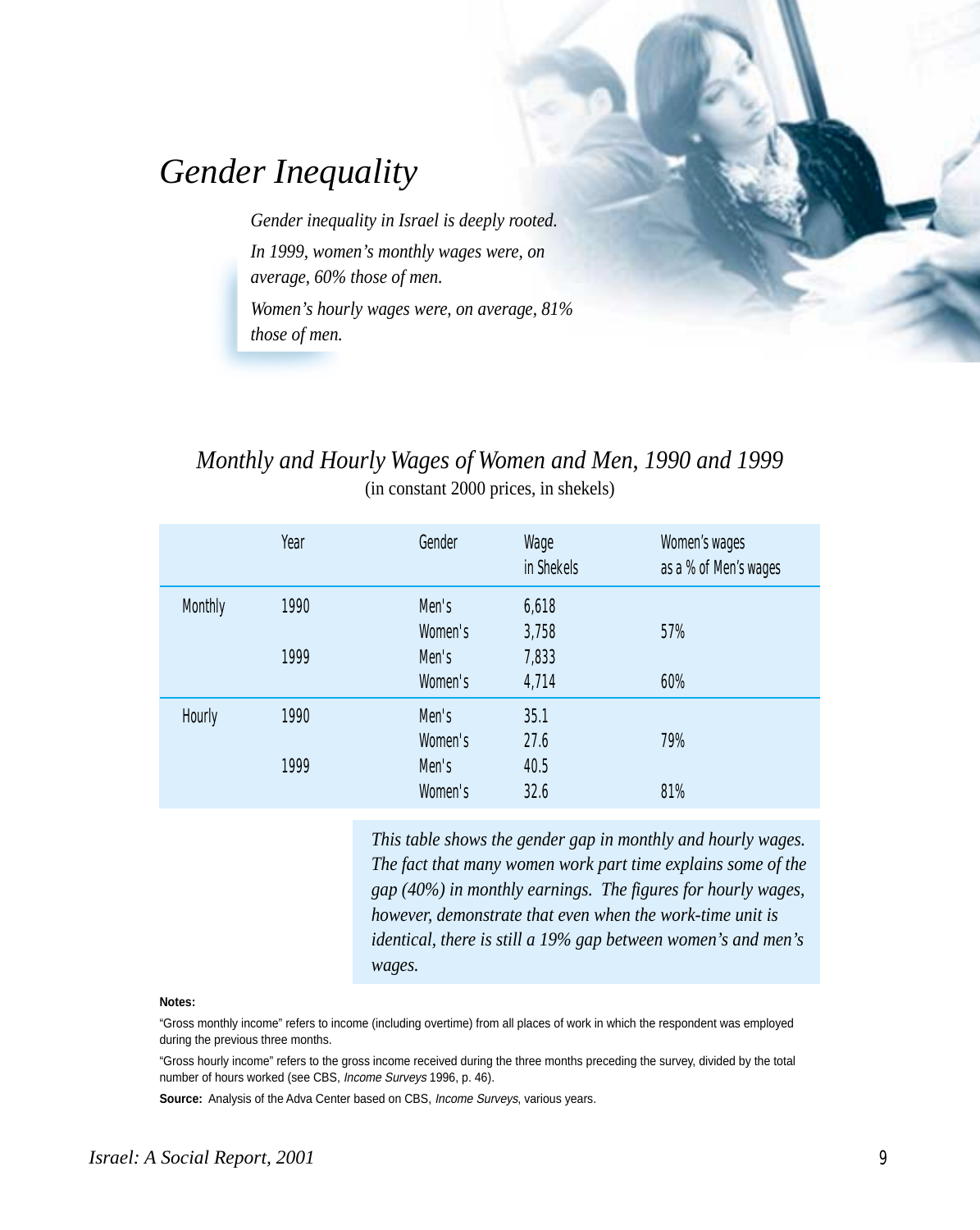## *Inequality: The Earnings of Senior Management Soar*

*Israel's top earners receive an ever-increasing share of the total income as a result of a sharp escalation in the earnings of senior management in the business sector.*

*The cost of employing a manager of one of the 580 companies listed on the Tel Aviv Stock Exchange came to an average of NIS 1.38 million a year, or NIS 115,000 a month in 2000.*



*The cost of employing a manager of one of the "Tel-Aviv 100" companies (the hundred largest companies on the Tel-Aviv Stock Exchange) was an average of NIS 3.26 million in 2000, or NIS 272,000 a month. In addition to this salary, the average manager of a Tel-Aviv 100 company held options worth NIS 10.2 million (in 1999). Thus, the compensation package for this manager came to approximately NIS 13.4 million a year.*

*The* increase *in the salaries of senior management in Stock Exchange companies has out-paced increases in both the average and the minimum wages in the Israeli economy:*

*In 1994, the wage costs of senior managers were 13 times higher than the average wage; in 2000, they were 17 times higher.*

*In 1994, the wage costs of senior management were 30 times higher than the minimum wage; in 2000, they were 40 times higher.*

#### *Wage Costs of Senior Management, 1994 and 2000*

| 1994                      | <b>2000</b>               |
|---------------------------|---------------------------|
| 30 times the minimum wage | 40 times the minimum wage |
| 13 times the average wage | 17 times the average wage |

*In 1998 the wage costs of Israeli senior management (of the Tel-Aviv 100 companies) were higher than in England, Japan, or Germany.*

> A company listed on the Tel-Aviv Stock Exchange is required by law to publish the wage costs of its five highest-paid employees.

Globes newspaper (in April 19, 2000 and May 3, 2001) published these figures based on the balance sheets of companies listed on the Stock Exchange.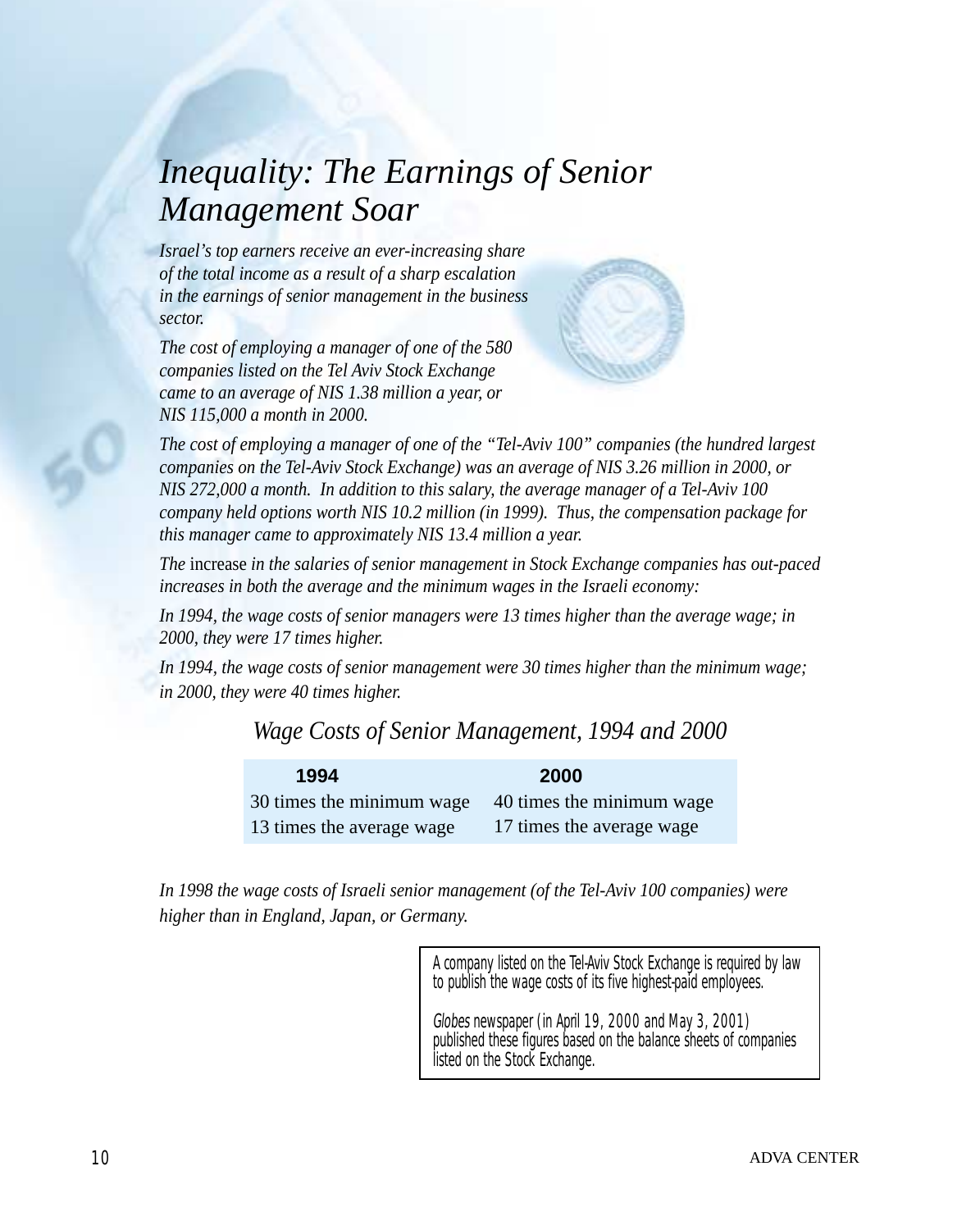## *Inequality: Welfare for Business*

*The recent governments of Israel have provided generous benefits for the well-to-do in the business sector.*

*For example, corporate tax — the income tax levied on corporate profits decreased from 61% in 1986 to 36% in 1996. The tax cut reflects significant revenues foregone by the government, since proceeds from corporate income tax amounted to some NIS 20 billion in 2000, representing 14% of the total revenues from taxation.*

|                                                              | 1986  | 1987  | 1988  | 1989       | 1990 | 1991 | 1992             | 1993 | 1994             | 1995     | 1996/2001 |
|--------------------------------------------------------------|-------|-------|-------|------------|------|------|------------------|------|------------------|----------|-----------|
| % Corporate tax on profits<br>before payment of<br>dividends | 61    | 45    | 45    | 45         | 43.5 | 41   | 40               | 39   | 38               | 37       | 36        |
| % Employers' Social Security<br>contributions                | 15.65 | 10.85 | 10.85 | 10.85 9.35 |      | 7.35 | 7.35             | 7.35 | 7.35             | 4.93     | 4.93      |
| % Employers' tax - private<br>sector                         |       | 4     | 4     | 4          | 4    | 3    | $\boldsymbol{0}$ | 0    | $\boldsymbol{0}$ | $\theta$ | 0         |

#### *Employer Taxes in Israel, 1986-2001*

**Source:** Report of State Revenues Authority, various years.

*Israel's Finance Ministry contends that it had no choice but to reduce the corporate tax rate, in view of the fact that taxes were cut in the countries with which Israel trades. In practice, however, during the period in question, corporate taxes were higher in Germany, Canada, Japan, Italy, and France than in Israel.*

*The contribution of Israeli employers to Social Security and other employee benefits is low, compared with European Union countries (U.S. Department of Labor, Bureau of Labor Statistics, September 2001).*

> *The contribution of Israeli employers to the Social Security of their employees is on the wane: In 1989, employers in the industrial sector paid out the equivalent of 23.9% of employees' salaries for "additional labor costs" (Social Security, pension funds, etc.), but this dropped to 19% in 2000 (CBS, Manufacturing Indices, various years).*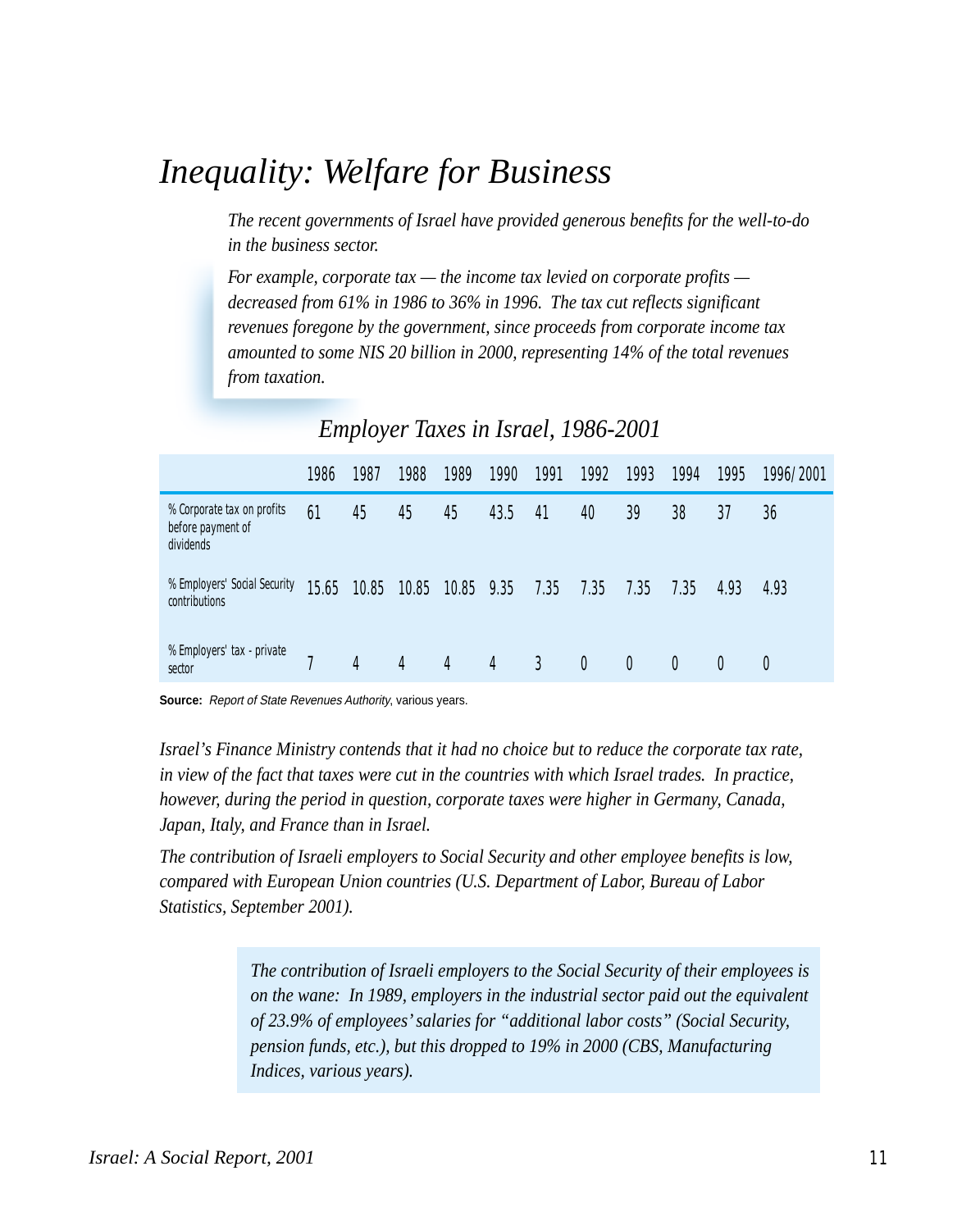

## *Inequality: Most Israelis Earn Less than the Average Wage*

*While the salaries of senior management soar, most Israelis earn less than the average wage.*

*The "average wage" may sound like an amount that most people earn, but in fact, most Israelis earn less than the average wage: In 1999, 72.8% of all Israelis earned the average wage or less; 63% earned less than 75% of the average wage. In January 2001, the average wage in Israel was NIS 6,964 a month.*

## *Employee Wages in Israel (annual average) Relative to the Average Wage, 1993-1999*

(in percentages)

|      | <b>Employees</b><br>earning Less<br>than the<br>Minimum Wage | <b>Employees</b><br>earning under<br>50% of the<br>average wage | <b>Employees</b><br>earning 50-<br>74% of the | <b>Employees</b><br>earning 75%<br>or more of the<br>average wage average wage | Total employees<br>earning<br>average wage<br>or less | <b>Employees</b><br>earning twice<br>the average<br>wage | <b>Employees</b><br>earning 3 times<br>the average<br>wage or more |
|------|--------------------------------------------------------------|-----------------------------------------------------------------|-----------------------------------------------|--------------------------------------------------------------------------------|-------------------------------------------------------|----------------------------------------------------------|--------------------------------------------------------------------|
| 1993 | 33.5                                                         | 10.5                                                            | 16.4                                          | 11.6                                                                           | 72.0%                                                 | 19.1                                                     | 8.9                                                                |
| 1995 | 38.4                                                         | 10.9                                                            | 15.2                                          | 10.2                                                                           | 74.7%                                                 | 17.0                                                     | 8.3                                                                |
| 1997 | 33.7                                                         | 8.2                                                             | 15.0                                          | 10.8                                                                           | 67.7%                                                 | 20.4                                                     | 11.8                                                               |
| 1999 | 40.0                                                         | 6.9                                                             | 15.6                                          | 10.3                                                                           | 72.8%                                                 | 17.5                                                     | 9.7                                                                |

**Source:** Jacques Bendelac, Average Wages and Income, by Locality and Other Economic Variables, 1995-1996, National Insurance Institute, various years. Data for 1999 were provided by Mr. Jacques Bendelac, National Insurance Institute.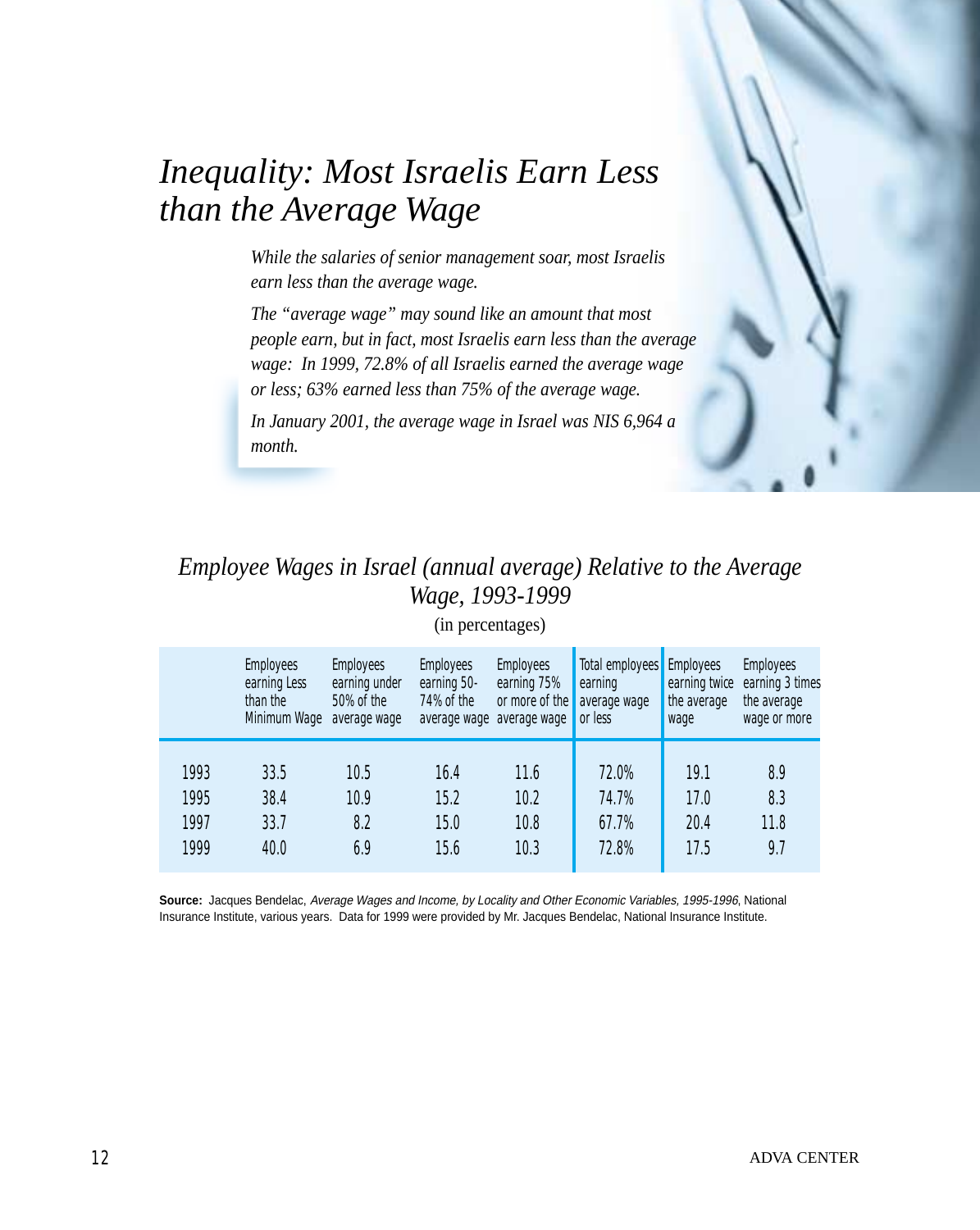## *Inequality: One-third of Israeli Families' Wages are on Poverty Level*

*For an increasing number of Israelis, the labor market no longer ensures a minimal standard of living. Over the past two decades, the income of more and more Israelis has reduced them to poverty level.*

*Between 1979 and 1999, the percentage of Israeli families with povertylevel income (before Social Security payments and direct taxes) increased from 27.9% to 32.2%.*

*Individuals with poverty-level income increased from 23.8% to 31.2%. Children whose parents earn poverty-level income increased from 23.1% to 36.7%.*

#### *Percentage of Families, Individuals, and Children Living in Poverty, 1979-1999*

| Year | <b>Families %</b> | <b>Individuals %</b> | <b>Children %</b> |
|------|-------------------|----------------------|-------------------|
| 1979 | 27.9              | 23.8                 | 23.1              |
| 1980 | 28.1              | 24.2                 | 23.4              |
| 1981 | 28.8              | 24.1                 | 22.2              |
| 1982 | 29.8              | 25.0                 | 24.1              |
| 1983 | 29.5              | 24.0                 | 21.7              |
| 1984 | 30.7              | 25.6                 | 23.5              |
| 1985 | 31.3              | 26.3                 | 24.3              |
| 1988 | 32.6              | 28.0                 | 27.9              |
| 1989 | 33.0              | 28.0                 | 27.8              |
| 1990 | 34.3              | 30.4                 | 31.4              |
| 1991 | 35.1              | 31.2                 | 30.9              |
| 1992 | 34.7              | 31.4                 | 32.6              |
| 1993 | 34.6              | 31.2                 | 33.0              |
| 1994 | 34.2              | 31.3                 | 34.5              |
| 1995 | 33.8              | 31.1                 | 35.2              |
| 1996 | 34.3              | 30.3                 | 33.4              |
| 1997 | 33.2              | 31.4                 | 35.5              |
| 1998 | 32.8              | 31.5                 | 36.7              |
| 1999 | 32.2              | 31.2                 | 36.7              |

(Before Social Security contributions and direct taxes)

Source: National Insurance Institute, Annual Survey, various years.

**Note:** "Poverty level" is defined in Israel as receiving an income equivalent to 50% or less than the median salary — the salary of which half the Israeli population earns more, and half earns less.

*Among wage earners in Israel, the percentage of families defined as poor based on their income rose from 21.0% in 1989 to 34.8% in 1999 (National Insurance Institute,* Annual Report*, various years).*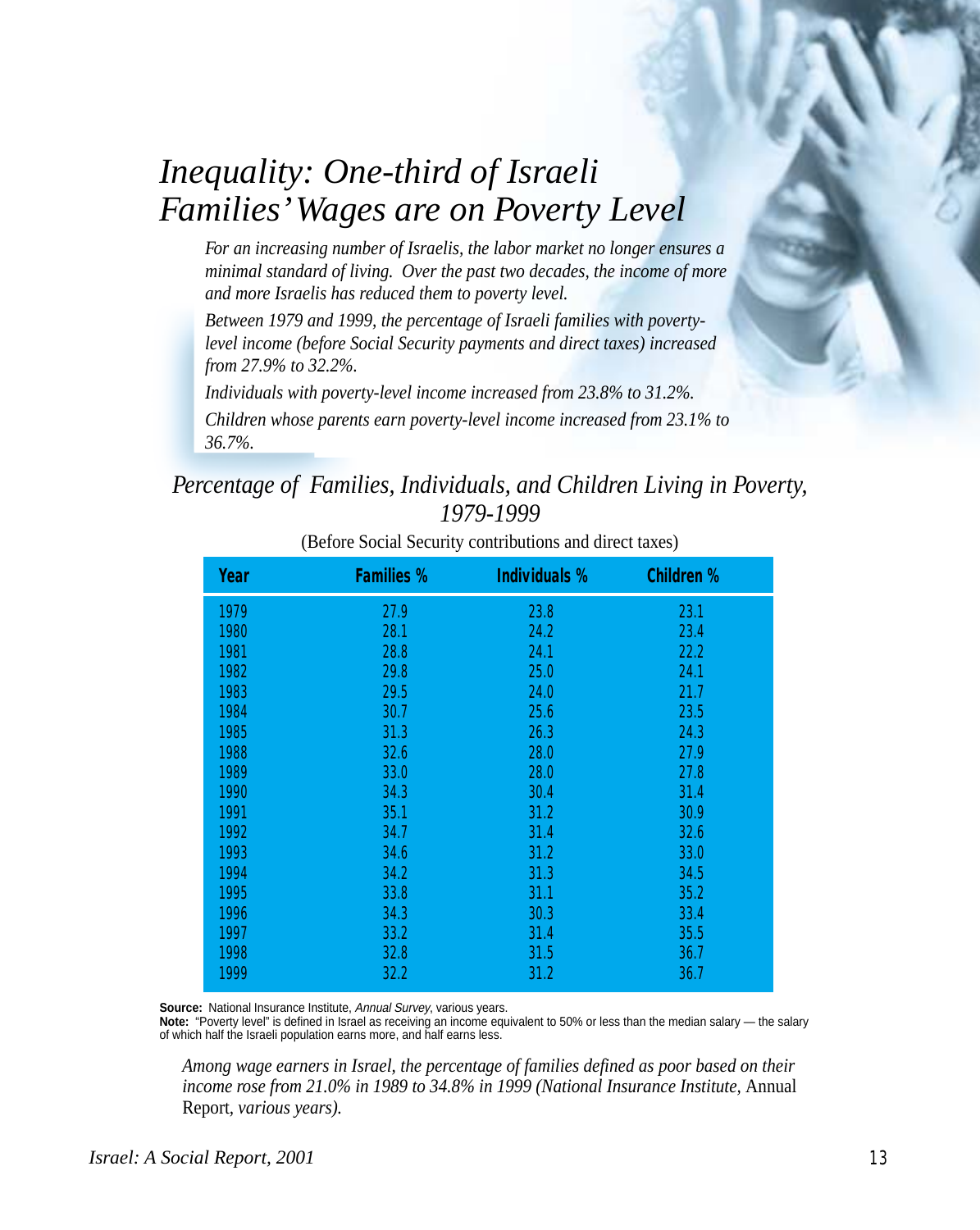## *Inequality: Map of Unemployment*

*The economic stagnation that characterized most of the second half of the 1990s and the deep recession of last year swelled the ranks of the unemployed in Israel.*

*Unemployment primarily affects the weaker sectors of the population: It is higher in Arab than in Jewish localities, in Jewish development towns than in affluent Jewish communities, among women than among men, and among Arab women than among Jewish women. Unemployment disproportionately affects those for whom the school system failed to provide a decent education, as well as young people who have not yet managed to find a job.*

*The following table presents data from the Government Employment Office about jobseekers by locality in July 2001. Jobseekers are defined as persons who registered with this office. Many people, however, do not even bother to register, either because they were not placed in a job in the past, because they do not believe they have a chance of finding one, or for other reasons. Therefore, the numbers of the unemployed are actually higher than the number of jobseekers.*

| Name Of<br><b>Locality</b> | <b>Total Jobs</b> | <b>Name Of</b><br><b>Locality</b> | <b>Total Jobs</b> | <b>Name Of</b><br><b>Locality</b> | <b>Total Jobs</b> | <b>Name Of</b><br><b>Locality</b> | <b>Total Jobs</b> | Name Of<br><b>Locality</b> | <b>Total Jobs</b> | <b>Name Of</b><br><b>Locality</b> | <b>Total Jobs</b> |
|----------------------------|-------------------|-----------------------------------|-------------------|-----------------------------------|-------------------|-----------------------------------|-------------------|----------------------------|-------------------|-----------------------------------|-------------------|
| Nat'l Average              | 6.4               | <b>Shlomi</b>                     | 12.4              | <b>Kiryat Arba</b>                | 9.2               | <b>Kiryat Motzkin</b>             | 7.4               | Pardessiya                 | 5.3               | <b>Hod Hasharon</b>               | 3.8               |
| 'llut                      | 26.8              | <b>Mashhed</b>                    | 12.2              | <b>Hatzor Haglilit</b>            | 9.1               | <b>Nesher</b>                     | 7.3               | Yahud                      | 5.1               | <b>Jerusalem</b>                  | 3.8               |
| <b>Ein Mahel</b>           | 23.6              | Bi'ne                             | 11.9              | <b>Upper Nazareth</b>             | 9.1               | Yavneh                            | 7.1               | Ma'ale Adumim              | 5.1               | <b>Neve Efrayim</b>               | 3.8               |
| <b>Kafar Manda</b>         | 23.0              | Acre                              | 11.7              | <b>Katzrin</b>                    | 9.1               | <b>Fureidis</b>                   | 7.1               | <b>Tsur Yig'al</b>         | 5.1               | <b>Ramat Gan</b>                  | 3.8               |
| Laqiye                     | 22.1              | 'Arrabe                           | 11.7              | Or Akiva                          | 9.0               | <b>Rekhasim</b>                   | 7.1               | <b>Oranit</b>              | 5.0               | <b>Azor</b>                       | 3.6               |
| <b>Bir al-Maksur</b>       | 21.3              | 'Ar'ara                           | 11.1              | <b>Beit Shean</b>                 | 9.0               | Lod                               | 7.0               | <b>Abu Ghosh</b>           | 4.9               | Givatayim                         | 3.6               |
| Aro'er                     | 21.1              | <b>Kiryat Gat</b>                 | 10.9              | Tur'an                            | 9.0               | Gedera                            | 6.9               | <b>Buk'ata</b>             | 4.9               | Ganei Tikva                       | 3.6               |
| <b>Kabul</b>               | 20.8              | <b>Iksal</b>                      | 10.8              | <b>Nahef</b>                      | 9.0               | Haifa                             | 6.9               | Sha'arei Tikva             | 4.9               | <b>Holon</b>                      | 3.5               |
| 'Assam                     | 19.8              | <b>Mughar</b>                     | 10.8              | Afula                             | 9.0               | <b>Nahariya</b>                   | 6.9               | <b>Alfei Menashe</b>       | 4.8               | <b>Kfar Saba</b>                  | 3.5               |
| <b>Kuseife</b>             | 19.8              | <b>Kiryat Malakhi</b>             | 10.8              | <b>Kiryat Ata</b>                 | 9.0               | Pardes Hanna-Karkur               | 6.8               | <b>Upper Modi'in</b>       | 4.8               | <b>Herzliya</b>                   | 3.4               |
| Hura                       | 19.7              | <b>Mitzpe Ramon</b>               | 10.7              | Kafar Qara'                       | 8.8               | Or Yehuda                         | 6.7               | <b>Tel Mond</b>            | 4.8               | Ra'anana                          | 3.3               |
| <b>Tamra</b>               | 19.6              | <b>Ashdod</b>                     | 10.6              | <b>Jatt</b>                       | 8.7               | <b>Zarzir</b>                     | 6.7               | <b>Beit Dagan</b>          | 4.7               | Lehavim                           | 3.2               |
| Abu Rabi'at                | 19.3              | Daburiyya                         | 10.5              | <b>Kiryat Ekron</b>               | 8.7               | <b>Yanuh-Jatt</b>                 | 6.7               | <b>Givat Ze'ev</b>         | 4.7               | <b>Ramat Hasharon</b>             | 3.0               |
| <b>Abu-Orinat</b>          | 18.6              | Arad                              | 10.5              | <b>Shibli</b>                     | 8.7               | <b>Netanya</b>                    | 6.7               | <b>Givat Shmuel</b>        | 4.7               | <b>Omer</b>                       | 2.9               |
| <b>Bosmat Tivon</b>        | 18.3              | <b>Baga al-Gharbiyye</b>          | 10.4              | Deir al-Assad                     | 8.6               | Rosh Ha'ayin                      | 6.7               | <b>Qalansuwa</b>           | 4.7               | <b>Efrata</b>                     | 2.8               |
| <b>Bu'eine-Nujeidat</b>    | 17.5              | Ma'ale Eron                       | 10.4              | <b>Upper Yokneam</b>              | 8.6               | Ariel                             | 6.6               | <b>Even Yehuda</b>         | 4.6               | <b>Kokhav Ya'ir</b>               | 2.6               |
| <b>Deir Hanna</b>          | 16.3              | Umm al-Fahm                       | 10.3              | <b>Hadera</b>                     | 8.5               | Ramleh                            | 6.6               | <b>Bat Yam</b>             | 4.6               | <b>Beit El</b>                    | 2.4               |
| Yafi'a                     | 16.1              | <b>Basma</b>                      | 10.2              | <b>Tiberias</b>                   | 8.5               | <b>Beit Shemesh</b>               | 6.4               | <b>Ramat Yishai</b>        | 4.6               | <b>Majdal Shams</b>               | 2.3               |
| Shfar'am                   | 15.4              | <b>Kafar Yassif</b>               | 10.2              | <b>Carmiel</b>                    | 8.4               | Yirka                             | 6.4               | Caesaria                   | 4.5               | Maccabim Re'ut                    | 2.2               |
| l'billin                   | 15.2              | 'Illebun                          | 10.0              | Migdal Ha'emek                    | 8.4               | Peki'in                           | 6.4               | <b>Rishon Letzion</b>      | 4.5               | <b>Kafar Qasem</b>                | 1.8               |
| Jdeida-Makr                | 15.2              | <b>Kiryat Yam</b>                 | 9.9               | <b>Netivot</b>                    | 8.3               | <b>Kiryat Shemona</b>             | 6.4               | <b>Shoham</b>              | 4.5               | <b>Ramat Efal</b>                 | 1.8               |
| <b>Tel Sheva</b>           | 15.2              | <b>Beersheba</b>                  | 9.8               | <b>Gan Yavneh</b>                 | 8.2               | Modi'in                           | 6.3               | <b>Tel Aviv-Jaffa</b>      | 4.5               | <b>Savion</b>                     | 1.7               |
| <b>Nazareth</b>            | 14.8              | <b>Rina</b>                       | 9.8               | <b>Bene Ayish</b>                 | 8.0               | <b>Tzoran</b>                     | 6.3               | <b>Kiryat Tivon</b>        | 4.4               | <b>Tira</b>                       | 1.6               |
| Tuba-Zangariya             | 14.6              | <b>Ofakim</b>                     | 9.7               | <b>Rammah</b>                     | 8.0               | Kadima                            | 6.2               | <b>Beitar Elite</b>        | 4.3               | <b>Jeljulia</b>                   | 1.3               |
| Mas'udin al-Azazma         | 14.4              | Majd al-Kurum                     | 9.7               | <b>Hurfeish</b>                   | 7.8               | <b>Rehovot</b>                    | 6.2               | Zikhron Ya'akov            | 4.3               | <b>Karmei Yosef</b>               | 1.2               |
| <b>Rahat</b>               | 14.4              | <b>Sederot</b>                    | 9.7               | <b>Bat Hefer</b>                  | 7.7               | Be'er Ya'akov                     | 6.1               | <b>Petah Tikva</b>         | 4.3               | <b>Kfar Habad</b>                 | 1.0               |
| <b>Sakhnin</b>             | 14.3              | Kisra Smay'a                      | 9.6               | <b>Atlit</b>                      | 7.7               | <b>Julis</b>                      | 6.1               | <b>Kiryat Ono</b>          | 4.3               | <b>Kfar Shmaryahu</b>             | 0.4               |
| <b>Yeruham</b>             | 14.0              | <b>Abu Sinan</b>                  | 9.5               | Jisr a-Zarka                      | 7.6               | <b>Taibe</b>                      | 6.1               | <b>Elkana</b>              | 4.1               |                                   |                   |
| <b>Dimona</b>              | 13.9              | 'Usifiyya                         | 9.5               | <b>Zemer</b>                      | 7.6               | <b>Nes Tsiyona</b>                | 5.7               | <b>Bnei Brak</b>           | 4.1               | <b>Source: Government</b>         |                   |
| <b>Kafar Kanna</b>         | 13.0              | Elad                              | 9.4               | <b>Kiryat Bialik</b>              | 7.6               | <b>Binyamina</b>                  | 5.6               | <b>Kfar Vradim</b>         | 4.1               | <b>Employment Service, data</b>   |                   |
| <b>Ashkelon</b>            | 12.8              | Ma'alot Tarshiha                  | 9.4               | Ka'abiye-Tabash                   | 7.5               | <b>Mazkeret Batia</b>             | 5.6               | <b>Beit Jann</b>           | 4.0               | from July 2001.                   |                   |
| Sha'ab                     | 12.8              | <b>Tirat Hacarmel</b>             | 9.3               | <b>Kfar Yona</b>                  | 7.4               | <b>Karnei Shomron</b>             | 5.4               | <b>Meitar</b>              | 4.0               |                                   |                   |
| <b>Abu Rigeik</b>          | 12.5              | <b>Daliat al-Carmel</b>           | 9.2               | <b>Safed</b>                      | 7.4               | Eilat                             | 5.3               | <b>Mevaseret Tzion</b>     | 3.9               |                                   |                   |
|                            |                   |                                   |                   |                                   |                   |                                   |                   |                            |                   |                                   |                   |

#### *Percentage of Job Seekers, by Locality, July 2001* (in descending order)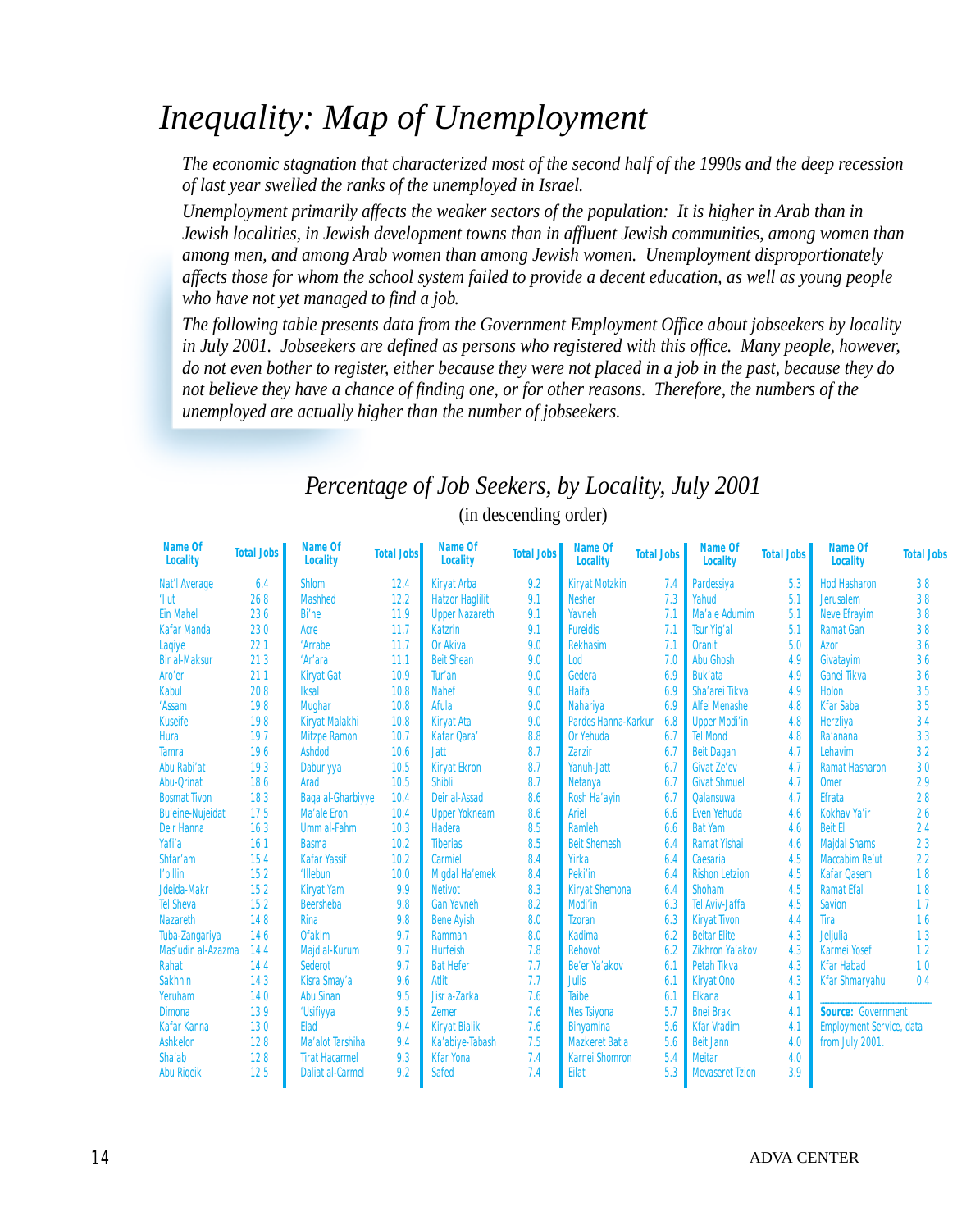## *Budget Cuts and the Growth of Inequality*

*The government, elected by citizens to act on their behalf, can do a great deal to halt growing inequality. The government can improve job prospects for young people by ensuring that they receive a decent education. It can initiate economic activity that will reduce unemployment. And it can enforce existing laws — such as those mandating a minimum wage or equal wages for men and women — to halt the widening income gaps. The government can see to it that all citizens have access to quality education, health, and housing services.*

*In recent years, however, the Israeli government has pursued an ideology that seeks to shift much of the responsibility for the provision of social services onto the shoulders of private companies or individual households. Key decision makers believe that the state must reduce spending so as to create more space for private business and individual choice.*

*This idea evolved in the United States and England, where in the early 1980s the wealthy were able to hold on to their own gains by persuading governments to cut taxes and dismantle part of the welfare apparatus that had developed after World War II. This new ideology reflected the immense growth in the wealth and power of multinationals corporations that regard the entire world as their playground, setting up assembly lines wherever labor is cheap, eliminating trade barriers so as to expand the market for their products, and removing constraints against the return of profits to the mother country. Multinationals also aspire to eliminate local competition by buying out or undermining native enterprises — including government companies built with public funds.*

*Multinational corporations have pressured numerous governments to limit their activity, reduce their budgets, privatize government-owned corporations, and eliminate constraints on the movement of capital or workers. They have also had a profound effect on the policies of international financial institutions, such as the World Bank and the International Monetary Fund, which began to condition aid to emerging and developing economies on the adoption of these new policies.*

*In Israel, this approach dates back to 1985, the time of the emergency plan to stabilize the economy. The changes were effected without a full public airing of whether or not a policy intended to serve multinational corporations and capitalists in the United States would meet the needs of the Israeli economy. Ever since, economic policymakers in Israel have continued to push for budget cuts.*

*The problem is that the policy of "slimming down the budget" thwarts efforts to reduce inequality in several major public systems: education, healthcare, housing assistance, and pensions.*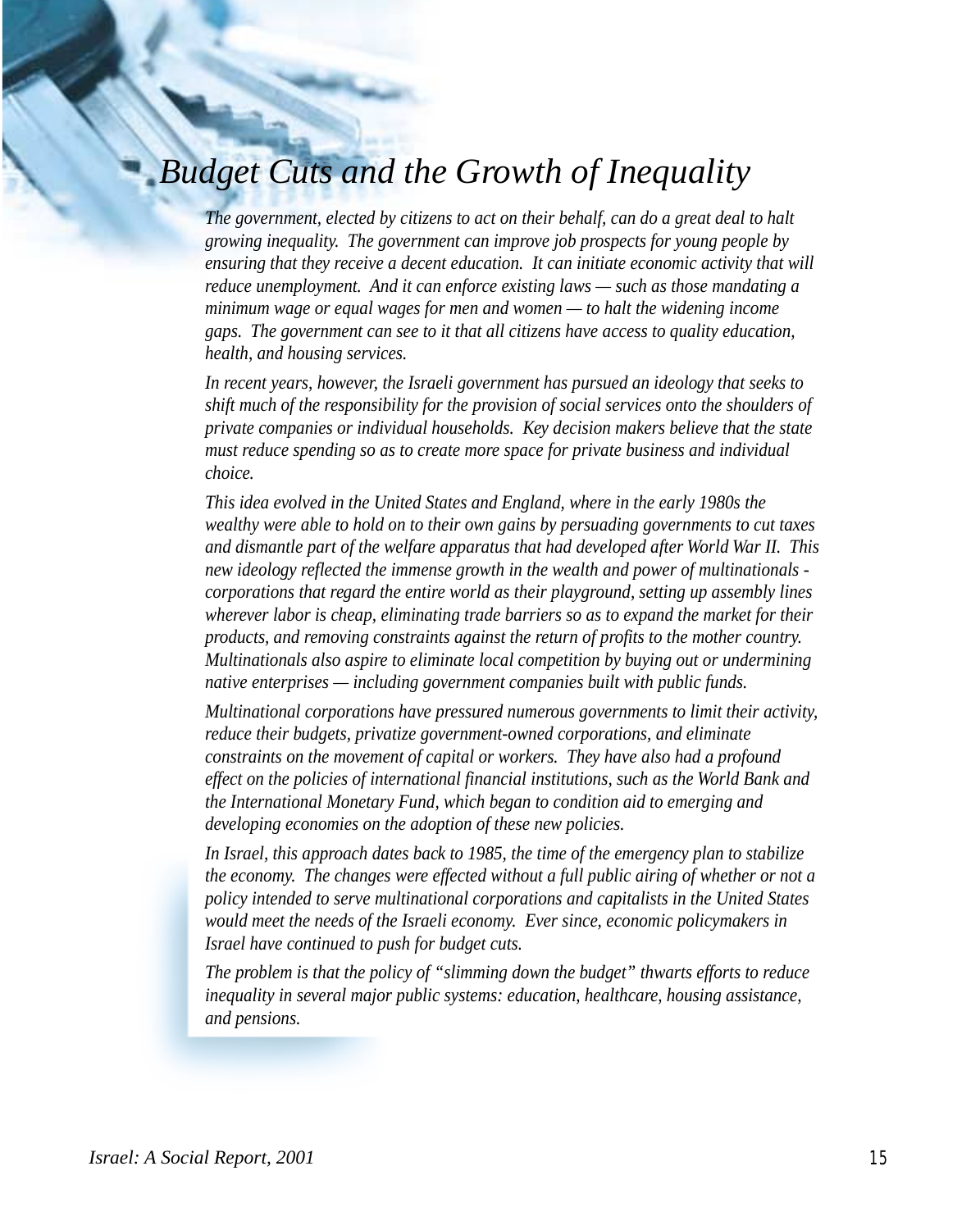## *Education: Most Israeli Youth Fail to Graduate High School with Diplomas*

*One of the major ways that a state can address problems of inequality is through education. In Israel, however, the school system is rife with inequality, and thus, instead of serving as a tool to reduce socio-economic gaps, schools actually exacerbate the problem.*

*The inequality of the school system becomes clear when differences in the proportion of youth who graduate high school with diplomas in different localities are examined.*

*In 2000, 59.2% of 17-year olds failed to graduate high school with diplomas. Most of them were from Arab localities or poor Jewish neighborhoods and development towns. In a significant number of development towns and in all the Arab localities except one, the proportion of young people graduating with diplomas is lower than the national average.*

## *High School Students Graduating with Diplomas, as a Percentage of all 17-Year Olds in the Locality, 2000*

| Nat'l Average           | 40.8 | <b>Netivot</b>          | 34 | <b>Gezer RC</b>                  | 44 | Carmiel                     | 53                                                          |
|-------------------------|------|-------------------------|----|----------------------------------|----|-----------------------------|-------------------------------------------------------------|
| <b>Beitar Elite</b>     | 5    | <b>Beit Shemesh</b>     | 35 | Ma'ale Adumim                    | 44 | <b>Rishon Letzion</b>       | 53                                                          |
| <b>Kafar Manda</b>      | 8    | <b>Kafar Oasem</b>      | 35 | Arad                             | 44 | Ganei Tikva                 | 54                                                          |
| <b>Bnei Brak</b>        | 11   | <b>Mateh Asher RC</b>   | 35 | <b>Kiryat Malakhi</b>            | 44 | <b>Drom Hasharon RC</b>     | 54                                                          |
| Qalansuwa               | 13   | Or Yehuda               | 36 | Azor                             | 45 | <b>Jezreel Valley RC</b>    | 54                                                          |
| 'Arrabe                 | 18   | Yafi'a                  | 36 | <b>Ashdod</b>                    | 45 | <b>Kiryat Motzkin</b>       | 54                                                          |
| Umm al-Fahm             | 21   | <b>Hevel Modi'in RC</b> | 36 | <b>Beit Shean</b>                | 45 | <b>Rehovot</b>              | 54                                                          |
| Rahat                   | 21   | <b>Haqilboa RC</b>      | 36 | <b>Hadera</b>                    | 45 | Yavneh                      | 56                                                          |
| <b>Sakhnin</b>          | 22   | Pardes Hanna-Karkur     | 36 | <b>Netanya</b>                   | 45 | <b>Shoham</b>               | 57                                                          |
| <b>Kafar Kanna</b>      | 23   | <b>Kiryat Ata</b>       | 36 | <b>Tirat Hacarmel</b>            | 46 | <b>Herzliya</b>             | 59                                                          |
| <b>Hof Hacarmel RC</b>  | 26   | <b>Eilat</b>            | 37 | <b>Shomron RC</b>                | 46 | <b>Kfar Saba</b>            | 59                                                          |
| Ma'alot Tarshiha        | 26   | <b>Kiryat Yam</b>       | 37 | <b>Nahariya</b>                  | 47 | <b>Ramat Gan</b>            | 60                                                          |
| <b>Ofakim</b>           | 27   | 'Ar'ara                 | 38 | <b>Ramat Hasharon</b>            | 47 | <b>Mateh Binyamin RC</b>    | 61                                                          |
| <b>Tamra</b>            | 27   | <b>Nazareth</b>         | 39 | <b>Ashkelon</b>                  | 48 | <b>Jordan Valley RC</b>     | 61                                                          |
| Tira                    | 28   | Safed                   | 39 | <b>Holon</b>                     | 48 | Ra'anana                    | 61                                                          |
| Baga al-Gharbiyye       | 29   | <b>Tiberias</b>         | 40 | <b>Nesher</b>                    | 48 | <b>Kiryat Ono</b>           | 63                                                          |
| <b>Mughar</b>           | 29   | <b>Migdal Ha'emek</b>   | 40 | Lev Hasharon RC                  | 49 | <b>Mevaseret Tzion</b>      | 64                                                          |
| Or Akiva                | 30   | <b>Kiryat Gat</b>       | 40 | <b>Nes Tsiyona</b>               | 49 | Givat Ze'ev                 | 65                                                          |
| Jdeida-Makr             | 30   | <b>Upper Nazareth</b>   | 41 | <b>Kiryat Shemona</b>            | 49 | Givatayim                   | 65                                                          |
| Acre (Jews & Arabs)     | 30   | Afula                   | 41 | <b>Hod Hasharon</b>              | 50 | <b>Eshkol RC</b>            | 66                                                          |
| Jerusalem (Jews)        | 31   | <b>Beersheba</b>        | 42 | <b>Kiryat Bialik</b>             | 50 | <b>Kiryat Tivon</b>         | 68                                                          |
| Shfar'am                | 32   | Gedera                  | 42 | Rosh Ha'ayin                     | 50 | <b>Givat Shmuel</b>         | 74                                                          |
| <b>Taibe</b>            | 33   | <b>Dimona</b>           | 42 | Haifa (Jews & Arabs)             | 51 | <b>Bik'at Beit Shean RC</b> | 74                                                          |
| Lod (Jews & Arabs)      | 33   | <b>Upper Yokneam</b>    | 42 | Yahud                            | 51 | <b>Upper Galilee RC</b>     | 75                                                          |
| <b>Emek Hefer RC</b>    | 33   | Be'er Tuvia RC          | 42 | <b>Mateh Yehuda RC</b>           | 51 | <b>Maccabim Re'ut</b>       | 87                                                          |
| Ramleh (Jews & Arabs)   | 33   | <b>Bat Yam</b>          | 43 | Tel Aviv-Jaffa (Jews & Arabs) 51 |    | $RC = Regional Council$     |                                                             |
| <b>Sederot</b>          | 33   | Ariel                   | 44 | <b>Golan RC</b>                  | 52 |                             | <b>Source: Adva Center, Students Graduating High School</b> |
| <b>Daliat al-Carmel</b> | 34   | Kafar Qara'             | 44 | <b>Petah Tikva</b>               | 52 |                             | with Diplomas, by Locality, 1999-2000, June 2001.           |

(in ascending order)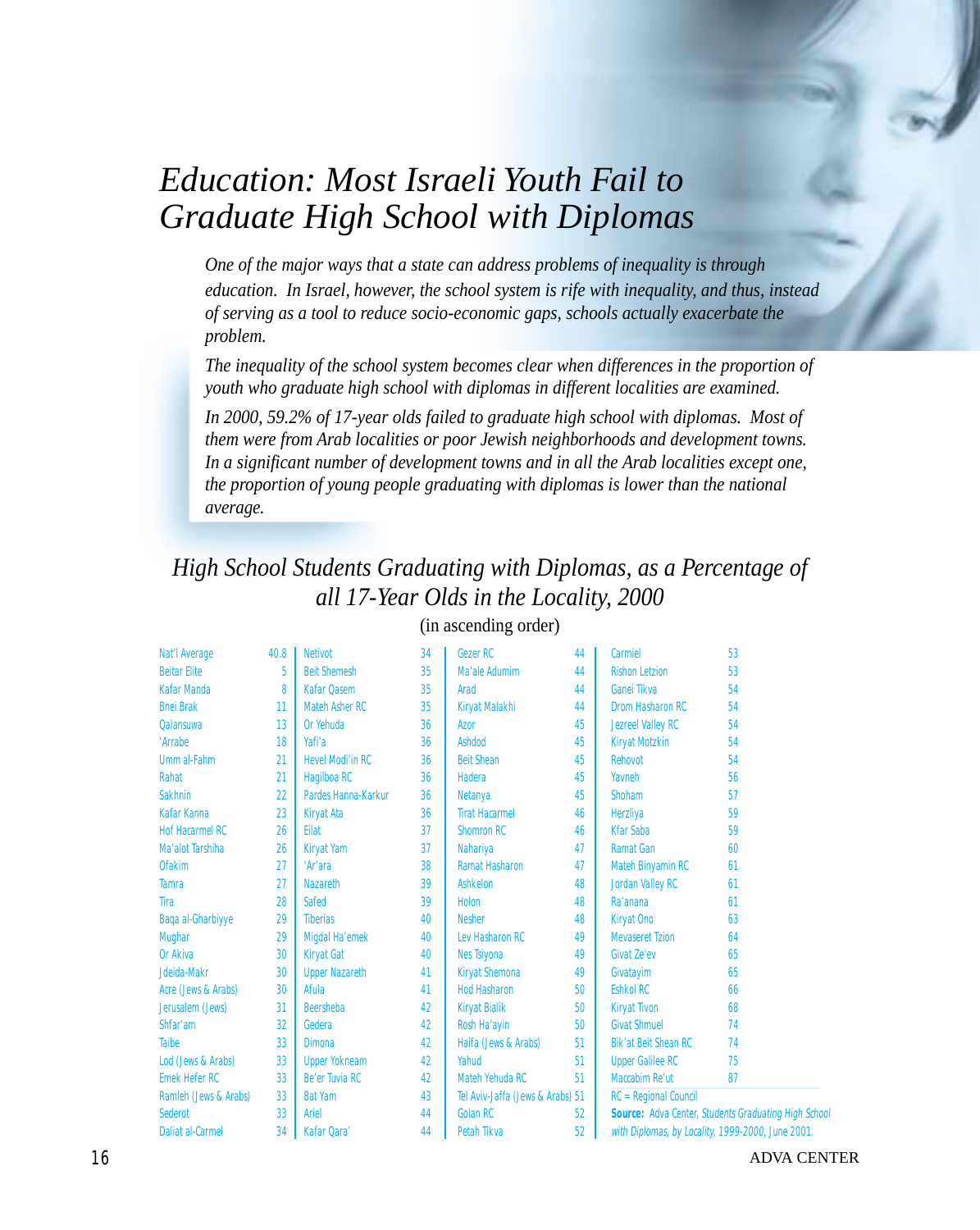## *Education: Only a Few Reach the Finish Line*

*The inequality in the system is evident among 17-year olds. A significant number of young people drop out before 12th grade. Among those who make it to their senior year, many never attempt to sit for the matriculation exams, a prerequisite for diplomas. Among those who do take the exams, many fail. And at every stage, the differences among affluent Jewish towns, development towns, and Arab towns are obvious. Only a small number of young people ultimately embark upon academic studies.*

*A follow-up study of youngsters who were 17 years old in 1991 reveals that by 1998, 32% of those from affluent Jewish areas had entered college or university, compared to 13% of young people from development towns and only 5% of the Arab youth.*

*Percentage of 12th Graders Who Took the Matriculation Exams, Passed, and Continued on to Academic Studies, among 17-Year Olds in Affluent Towns, Development Towns, and Arab Towns, 1991*



#### **Notes:**

Affluent towns — Givat Shmuel, Givatayim, Hod Hasharon, Herzliya, Kfar Saba, Mevaseret Tzion, Kiryat Ono, Kiryat Tivon, Rishon Letzion, Ramat Gan, Ramat Hasharon, Ra'anana, and Tel Aviv-Jaffa. These localities are included in Clusters 8-10 of the Central Bureau of Statistics.

Development towns — Ofakim, Eilat, Beersheba, Beit Shean, Beit Shemesh, Dimona, Tiberias, Yavneh, Carmiel, Migdal Ha'emek, Ma'alot-Tarshiha, Upper Nazareth, Netivot, Acre, Afula, Arad, Safed, Kiryat Gat, Kiryat Malakhi, Kiryat Shemona, and Sederot.

Arab towns — Umm al-Fahm, Baqa al-Gharbiyye, Jdeida Makr, Taibe, Tira, Tamra, Kafar Kanna, Mughar, Sakhnin, 'Arrabe, Qalansuwa, Rahat, and Shfar'am.

**Source:** Analysis by the Adva Center based on CBS, Local Authorities in Israel, Physical Data, various years. Data about 12th graders — those who took the exam, passed it, and continued on to academic studies — were provided by Mr. David Ma'agan, CBS, November 2000.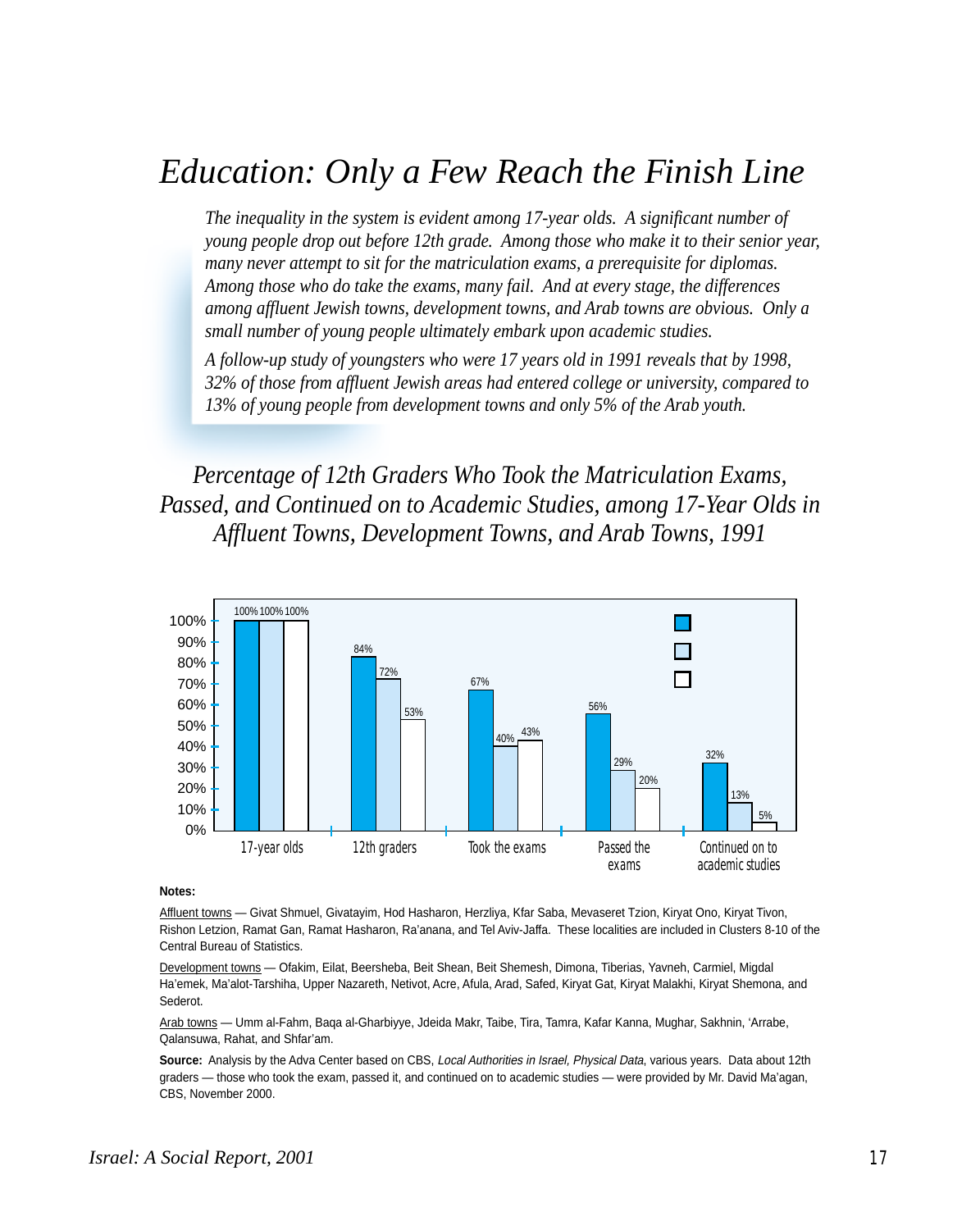## *Education: Not all Diplomas Lead to University*

*Inequality among schools is evident not only with regard to the proportion of those who graduate high school with diplomas, but also in the quality of the diploma. Affluent schools with an experienced teaching staff and a full curriculum prepare their students for exams that will ensure full compliance with university entrance requirements. Students from schools with meager resources, less experienced teachers, and a sparse curriculum often graduate with a diploma that fails to meet these admission requirements.*

*The results are evident in the number of applicants from different towns who fail to gain entry to the university. Heading this list are Arab towns, followed by development towns.*

*Although the number of young people applying to private and regional colleges has increased significantly in recent years, figures are currently available only for university admission.*

#### *Percentage of University Applicants Who Were Rejected, by Locality, 1998/99*

| <b>Nat'l Average</b>    | 21.5 | 'Arrabe               | 30.5 | <b>Hadera</b>         | 19.0 | Yahud                                             | 15.0                                                  |  |  |
|-------------------------|------|-----------------------|------|-----------------------|------|---------------------------------------------------|-------------------------------------------------------|--|--|
| Baga al-Gharbiyye       | 60.8 | <b>Ramleh</b>         | 30.1 | <b>Netivot</b>        | 19.0 | <b>Upper Yokneam</b>                              | 14.5                                                  |  |  |
|                         |      |                       | 28.7 |                       | 18.6 | <b>Mevaseret Tzion</b>                            |                                                       |  |  |
| 'Ar'ara                 | 60.5 | Shfar'am              |      | <b>Herzliya</b>       |      |                                                   | 14.5                                                  |  |  |
| <b>Sakhnin</b>          | 58.7 | Lod                   | 27.5 | <b>Omer</b>           | 18.6 | <b>Kiryat Ono</b>                                 | 14.5                                                  |  |  |
| Umm al-Fahm             | 58.5 | Migdal Ha'emek        | 27.4 | Carmiel               | 18.2 | <b>Jerusalem</b>                                  | 14.4                                                  |  |  |
| <b>Qalansuwa</b>        | 56.9 | Or Yehuda             | 25.4 | <b>Petah Tikva</b>    | 18.2 | Haifa                                             | 14.3                                                  |  |  |
| Deir al-Assad           | 51.9 | Acre                  | 25.3 | <b>Safed</b>          | 18.2 | Ma'ale Adumim                                     | 14.3                                                  |  |  |
| Jdeida Makr             | 50.7 | Rammah                | 24.6 | <b>Kiryat Ata</b>     | 18.2 | <b>Kiryat Tivon</b>                               | 14.3                                                  |  |  |
| Tur'an                  | 50.0 | Ma'alot-Tarshiha      | 23.8 | <b>Ofakim</b>         | 17.9 | <b>Kiryat Shemona</b>                             | 14.1                                                  |  |  |
| Tira                    | 50.0 | Maccabim Re'ut        | 22.6 | <b>Rishon Letzion</b> | 17.8 | <b>Tiberias</b>                                   | 14.0                                                  |  |  |
| <b>Daliat al-Carmel</b> | 49.3 | <b>Bat Yam</b>        | 22.3 | Givatayim             | 17.6 | <b>Nahariya</b>                                   | 13.8                                                  |  |  |
| <b>Nahef</b>            | 49.1 | <b>Kiryat Malakhi</b> | 21.9 | Eilat                 | 17.5 | Gedera                                            | 13.4                                                  |  |  |
| <b>Abu Sinan</b>        | 48.5 | <b>Tel Aviv-Jaffa</b> | 21.9 | <b>Meitar</b>         | 17.2 | <b>Givat Shmuel</b>                               | 12.4                                                  |  |  |
| <b>Taibe</b>            | 48.0 | <b>Ramat Hasharon</b> | 21.4 | Kokhav Ya'ir          | 17.1 | <b>Rehovot</b>                                    | 11.9                                                  |  |  |
| <b>Mughar</b>           | 47.8 | <b>Beit Shean</b>     | 21.3 | <b>Kiryat Motzkin</b> | 17.1 | <b>Even Yehuda</b>                                | 11.8                                                  |  |  |
| <b>Tamra</b>            | 47.7 | <b>Holon</b>          | 21.3 | <b>Dimona</b>         | 16.9 | Ariel                                             | 11.8                                                  |  |  |
| <b>Kfar Kanna</b>       | 47.0 | <b>Hod Hasharon</b>   | 21.1 | <b>Kfar Saba</b>      | 16.9 | <b>Efrata</b>                                     | 9.7                                                   |  |  |
| 'Usifiyya               | 43.9 | <b>Upper Nazareth</b> | 21.1 | <b>Kiryat Yam</b>     | 16.8 | Ganei Tikva                                       | 9.2                                                   |  |  |
| <b>Beit Jann</b>        | 42.6 | Pardes Hanna-Karkur   | 20.5 | Ra'anana              | 16.7 | <b>Karnei Shomron</b>                             | 1.5                                                   |  |  |
| <b>Nazareth</b>         | 42.6 | <b>Kiryat Gat</b>     | 20.5 | Arad                  | 16.2 |                                                   |                                                       |  |  |
| <b>Kafar Yassif</b>     | 41.2 | <b>Nesher</b>         | 20.4 | <b>Elkana</b>         | 16.0 |                                                   | Note: Approximately 29% of all applicants applied to  |  |  |
| Majd al-Kurum           | 41.1 | <b>Netanya</b>        | 20.3 | <b>Sederot</b>        | 16.0 |                                                   | more than one university. Some of those above who     |  |  |
| <b>Daburiyya</b>        | 40.4 | Afula                 | 20.0 | <b>Ashkelon</b>       | 15.6 | accepted at another.                              | were rejected at one university may have been         |  |  |
| <b>Jatt</b>             | 38.0 | <b>Nes Tsiyona</b>    | 19.7 | <b>Beersheba</b>      | 15.4 | Source: CBS, Candidates for First Degree Studies, |                                                       |  |  |
| <b>Kafar Qasem</b>      | 37.7 | <b>Ramat Gan</b>      | 19.4 | Rosh Ha'ayin          | 15.4 |                                                   | Students and Degree Recipients in Universities, 1995/ |  |  |
| <b>Hurfeish</b>         | 36.2 | <b>Ashdod</b>         | 19.0 | Yavneh                | 15.2 |                                                   | 1996-1998/99: Demographic Characteristics and         |  |  |
| Kafar Qara'             | 32.1 | <b>Bnei Brak</b>      | 19.0 | <b>Kiryat Bialik</b>  | 15.2 | Geographic Dispersion, Publication 1154.          |                                                       |  |  |

#### (Localities of 50+ applicants; in descending order)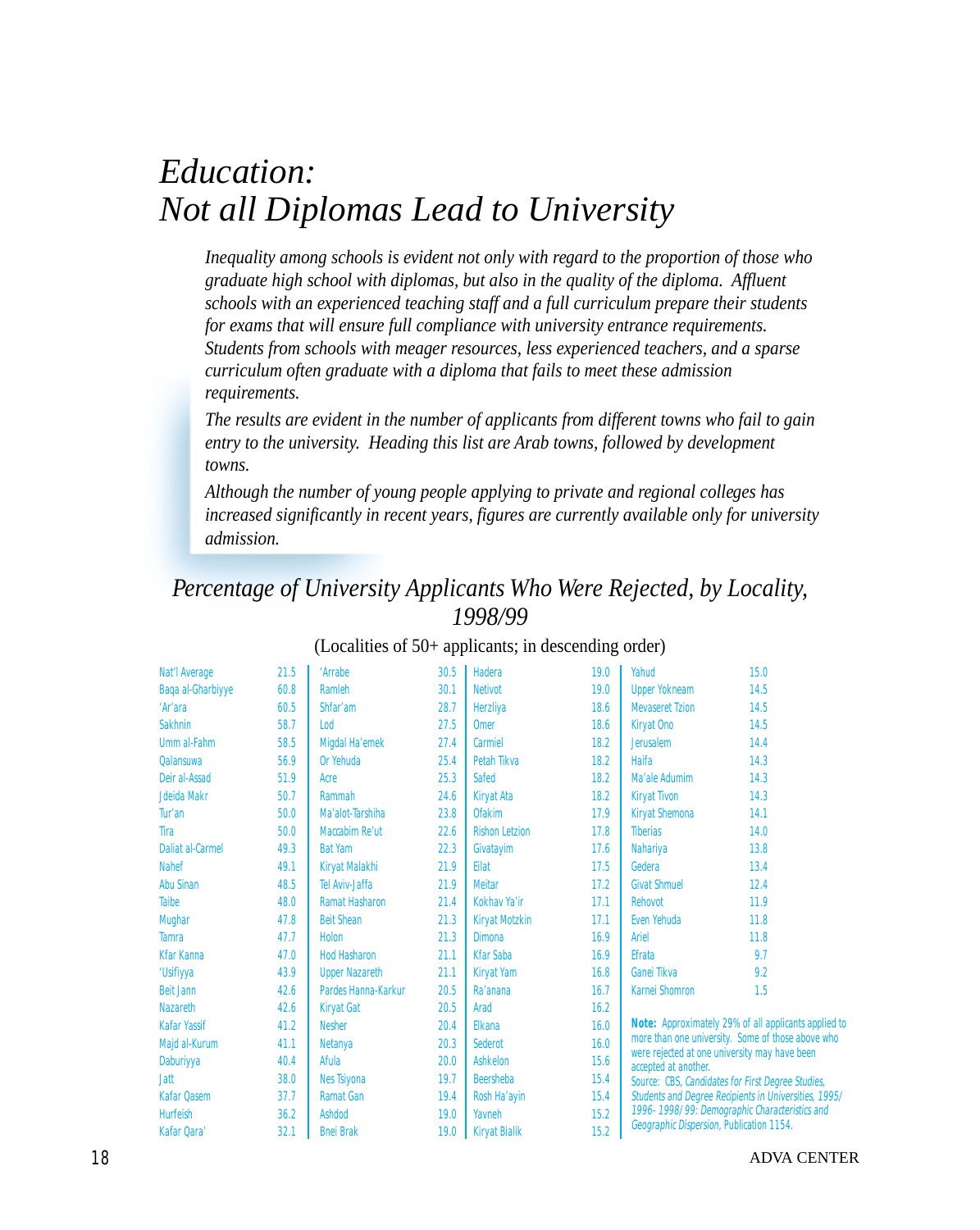## *Education: Blatant Inequality at the Universities*

*Differences in the quality of high school education across the country then translate into an unequal distribution of students at the university. The table below presents the proportion of university undergraduates from among 20-29 year olds, by locality.*

*We note again that the number of students in private and regional colleges has grown rapidly, but figures are currently available only for universities.*

#### *Percentage of University Undergraduates out of all 20-29-Year Olds, by Locality, 1998/99*

(Localities with 50+ students; in descending order)

| <b>Omer</b>            | 37.5 | <b>Oranit</b>         | 9.6 | <b>Jatt</b>            | 6.2 | <b>Nahef</b>                                        | 4.0                                                                                              |
|------------------------|------|-----------------------|-----|------------------------|-----|-----------------------------------------------------|--------------------------------------------------------------------------------------------------|
| <b>Kokhav Ya'ir</b>    | 25.8 | Arad                  | 9.5 | Ma'alot Tarshiha       | 6.2 | 'Ar'ara                                             | 4.0                                                                                              |
| Lehavim                | 24.8 | <b>Nes Tsiyona</b>    | 9.3 | <b>Kiryat Arba</b>     | 6.2 | <b>Netivot</b>                                      | 3.8                                                                                              |
| <b>Har Adar</b>        | 23.4 | Rammah                | 9.2 | Daburiyya              | 6.0 | <b>Daliat al-Carmel</b>                             | 3.5                                                                                              |
| <b>Meitar</b>          | 22.1 | <b>Ashkelon</b>       | 9.1 | <b>Givat Ze'ev</b>     | 5.9 | <b>Tirat Hacarmel</b>                               | 3.5                                                                                              |
| <b>Elkana</b>          | 21.5 | 'Illebun              | 9.0 | <b>Nazareth</b>        | 5.7 | Kabul                                               | 3.5                                                                                              |
| <b>Savion</b>          | 20.3 | <b>Ramat Gan</b>      | 9.0 | <b>Bat Yam</b>         | 5.5 | <b>Abu Sinan</b>                                    | 3.4                                                                                              |
| <b>Neve Efrayim</b>    | 19.2 | <b>Safed</b>          | 8.9 | <b>Dimona</b>          | 5.5 | <b>Bnei Brak</b>                                    | 3.3                                                                                              |
| <b>Kiryat Tivon</b>    | 18.9 | <b>Kiryat Yam</b>     | 8.9 | Afula                  | 5.5 | Yarka                                               | 3.3                                                                                              |
| <b>Efrata</b>          | 18.5 | <b>Ramat Yishai</b>   | 8.9 | 'Arrabe                | 5.5 | Yafi'a                                              | 3.2                                                                                              |
| Maccabim Re'ut         | 16.9 | <b>Nahariya</b>       | 8.8 | Rosh Ha'ayin           | 5.2 | <b>Kafar Manda</b>                                  | 3.2                                                                                              |
| <b>Karnei Shomron</b>  | 16.9 | Yavneh                | 8.7 | <b>Jerusalem</b>       | 5.1 | l'billin                                            | 3.1                                                                                              |
| <b>Kedumim</b>         | 14.7 | <b>Petah Tikva</b>    | 8.5 | Pardes Hanna-Karkur    | 5.1 | Shfar'am                                            | 3.1                                                                                              |
| <b>Ramat Hasharon</b>  | 14.6 | <b>Hod Hasharon</b>   | 8.4 | <b>Ofakim</b>          | 5.0 | Tira                                                | 3.0                                                                                              |
| <b>Kiryat Ono</b>      | 14.2 | <b>Beersheba</b>      | 7.9 | <b>Ashdod</b>          | 5.0 | <b>Sakhnin</b>                                      | 3.0                                                                                              |
| Ra'anana               | 14.2 | <b>Rishon Letzion</b> | 7.8 | Kafar Qara'            | 5.0 | <b>Jdeida Makr</b>                                  | 2.9                                                                                              |
| M'iliya                | 14.0 | <b>Holon</b>          | 7.4 | Ma'ale Adumim          | 4.9 | <b>Taibe</b>                                        | 2.8                                                                                              |
| <b>Kiryat Bialik</b>   | 13.3 | <b>Kiryat Ata</b>     | 7.4 | Be'er Ya'akov          | 4.8 | <b>Tamra</b>                                        | 2.8                                                                                              |
| <b>Rehovot</b>         | 12.9 | Yahud                 | 7.3 | <b>Beit Shean</b>      | 4.8 | <b>Ramleh</b>                                       | 2.7                                                                                              |
| <b>Even Yehuda</b>     | 12.6 | <b>Carmiel</b>        | 7.3 | <b>Tiberias</b>        | 4.8 | Or Yehuda                                           | 2.5                                                                                              |
| <b>Haifa</b>           | 12.6 | <b>Kafar Yassif</b>   | 7.2 | <b>Upper Yokneam</b>   | 4.8 | Or Akiva                                            | 2.5                                                                                              |
| <b>Givat Shmuel</b>    | 11.8 | <b>Mitzpe Ramon</b>   | 7.2 | <b>Mughar</b>          | 4.8 | Baqa al-Gharbiyye                                   | 2.4                                                                                              |
| <b>Kiryat Motzkin</b>  | 11.6 | <b>Binyamina</b>      | 7.0 | Majd al-Kurum          | 4.8 | <b>Beit Shemesh</b>                                 | 2.4                                                                                              |
| <b>Mevaseret Tzion</b> | 11.5 | <b>Nesher</b>         | 7.0 | <b>Deir Hanna</b>      | 4.6 | Lod                                                 | 2.4                                                                                              |
| <b>Kfar Vradim</b>     | 11.3 | <b>Kiryat Gat</b>     | 7.0 | Tur'an                 | 4.6 | <b>Kafar Qasem</b>                                  | 2.3                                                                                              |
| <b>Alfei Menashe</b>   | 10.8 | <b>Julis</b>          | 6.7 | Migdal Ha'emek         | 4.6 | Umm al-Fahm                                         | 1.7                                                                                              |
| Givatayim              | 10.8 | Ariel                 | 6.6 | <b>Kiryat Malakhi</b>  | 4.5 | Rahat                                               | 1.4                                                                                              |
| <b>Ganei Tikva</b>     | 10.8 | <b>Beit Jann</b>      | 6.6 | <b>Hatzor Haglilit</b> | 4.4 |                                                     |                                                                                                  |
| <b>Mazkeret Batia</b>  | 10.8 | <b>Upper Nazareth</b> | 6.6 | Azor                   | 4.3 | <b>Source:</b> Analysis by the Adva Center based on |                                                                                                  |
| <b>Herzliya</b>        | 10.7 | Acre                  | 6.6 | <b>Kiryat Ekron</b>    | 4.3 | CBS, Candidates for First Degree Studies, Student   |                                                                                                  |
| <b>Hurfeish</b>        | 10.6 | <b>Tel Aviv-Jaffa</b> | 6.6 | <b>Sederot</b>         | 4.3 |                                                     | and Degree Recipients in Universities, 1995/96-<br>1998/99, Publication 1154. Data for ages 20-2 |
| <b>Kfar Saba</b>       | 10.6 | <b>Hadera</b>         | 6.5 | <b>Kiryat Shemona</b>  | 4.1 | were provided by Ms. Yela Heinel, Construction      |                                                                                                  |
| <b>Atlit</b>           | 10.5 | <b>Netanya</b>        | 6.3 | Deir al-Assad          | 4.0 | and Local Authorities Division, Central Bureau of   |                                                                                                  |
| Gedera                 | 10.4 | <b>Eilat</b>          | 6.2 | <b>Kafar Kanna</b>     | 4.0 | <b>Statistics.</b>                                  |                                                                                                  |

*Israel: A Social Report, 2001 19*

Students

es 20-29<br>Irtion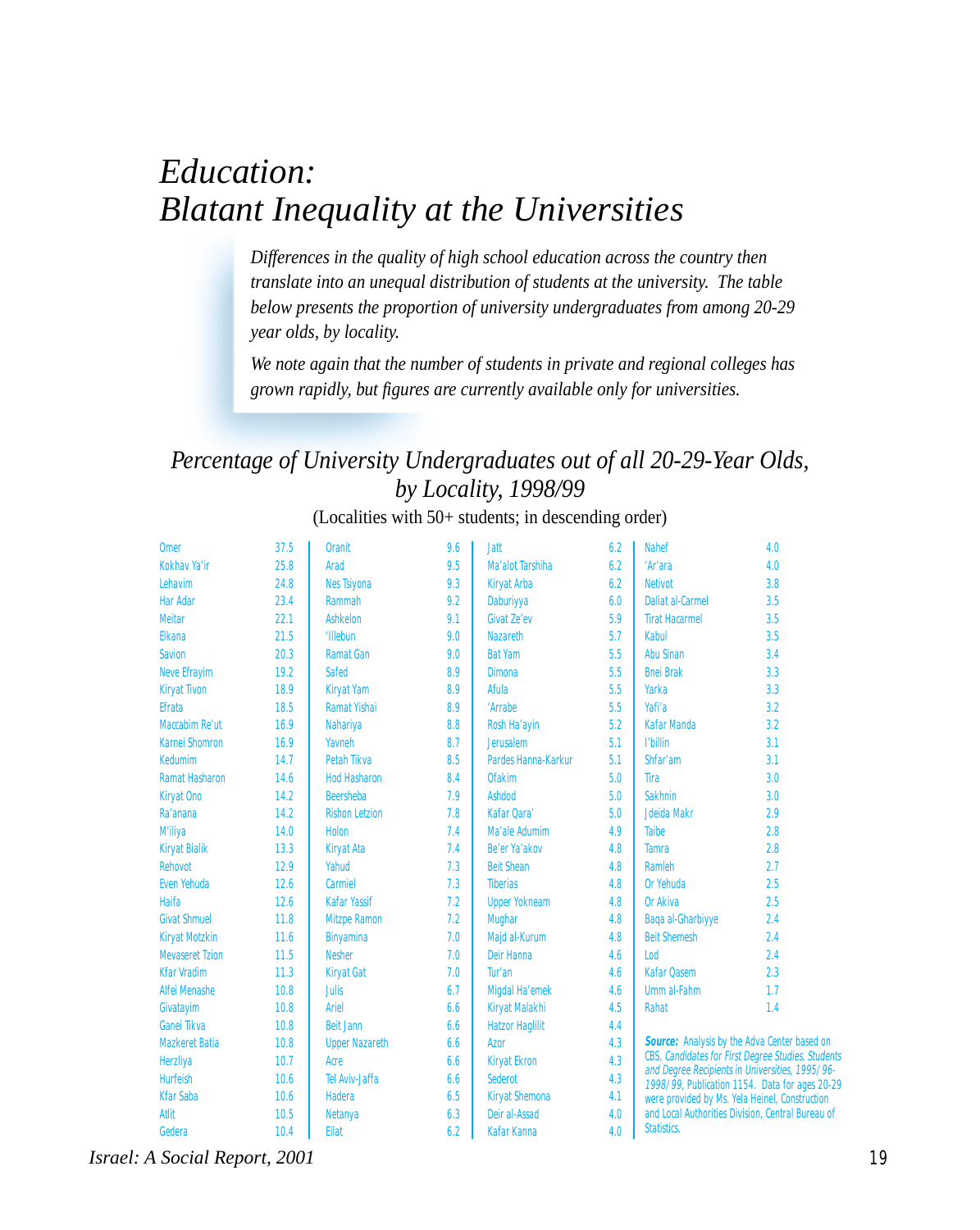## *Health:*

## *Public Funding Diminishes and the Sick Pay More*

*The healthcare system in Israel compares favorably with other countries, but there is reason for concern about the future.*

*The National Health Law of 1994 provided for a very generous package of medical services. A short time after its enactment, however, the government began to cut back on funding for this package, shifting the burden to the consumers of health services. Thus, for example, only some of the new medicines on the market were added to the package, while others are available through the supplemental insurance policies sold by Health Funds and insurance companies. Those who have not purchased a supplemental policy, however, receive no discount on medicines not included in the package.*

*Patients are required to pay not only for medicines, but also for a variety of services — visits to specialists or laboratory tests performed outside a hospital.*

*As not everyone can afford supplemental health insurance, the decline in government funding for healthcare services increases inequality. Ultimately, the gap between the quality of services available to the rich and poor will result in differing levels of health for Israelis of different income levels.*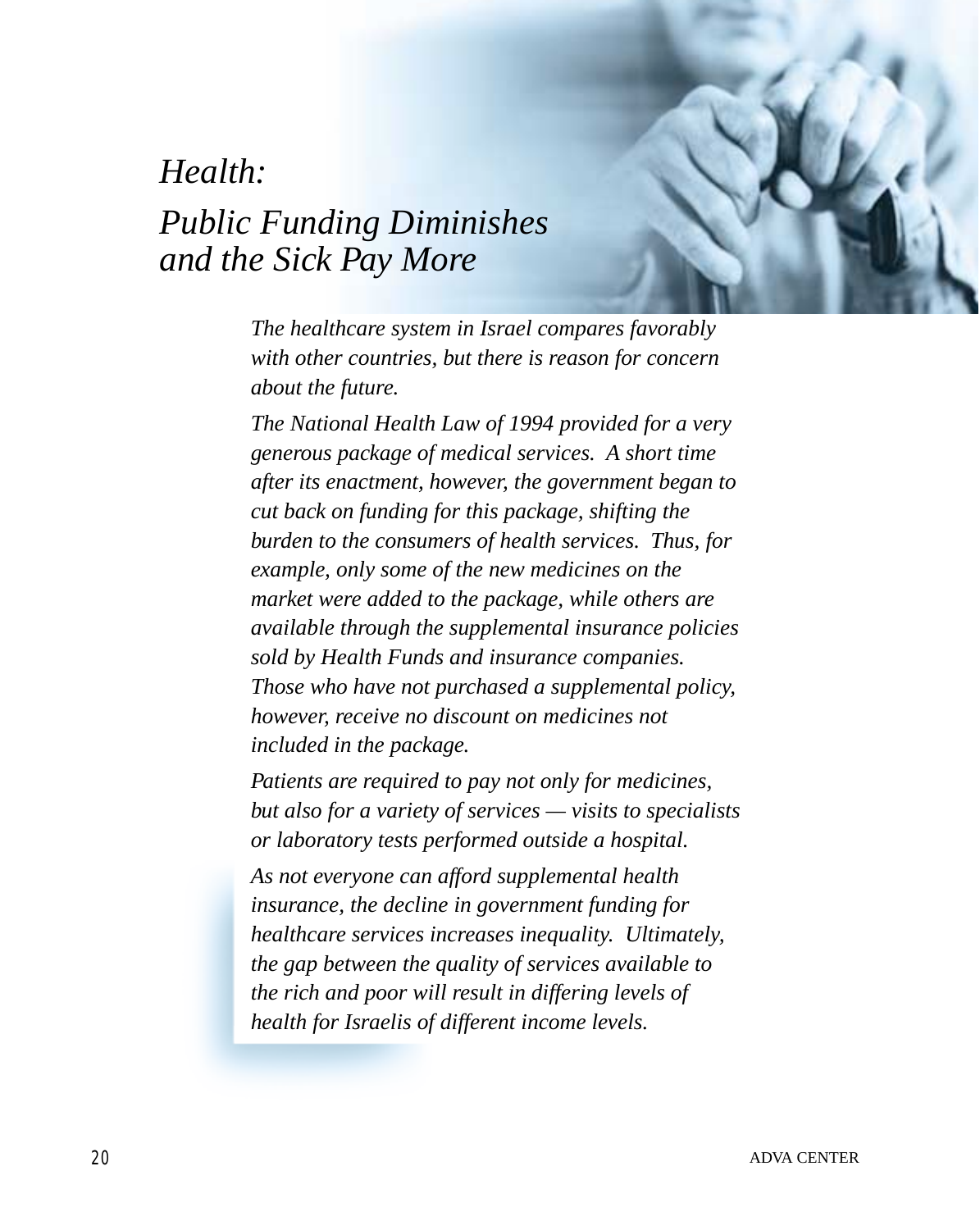*The gaps are already evident. An ongoing study of the health insurance market in Israel conducted by Dr. Revital Gross and Ms. Shuli Brammli-Greenberg of the Brookdale Institute shows serious gaps in ownership of both kinds of supplemental medical insurance — commercial policies and those offered by the Health Funds.*

*According to this study, in 1999 some 60% of the Israeli population had some form of supplemental medical insurance, either commercial or Health Fund (or both). But there were significant differences among various population groups.*

*Supplemental insurance of the Health Funds: In 1999, only 32% of households in the bottom income quintile had supplemental insurance. By contrast, 72% of households in the top quintile had supplemental health insurance from one of the Health Funds.*

*Commercial health insurance: Only 11% of households in the bottom quintile had commercial health insurance policies, compared with 35% of the households in the top quintile. The table below shows the outcome of the ongoing governmental effort to transfer medical expenses onto the public's shoulders: In the four bottom quintiles, the proportion of those owning supplemental Health Fund insurance increased dramatically between 1997 and 1999, the period during which the state health budget steadily diminished. A similar, though more moderate, trend appears for the purchase of commercial insurance.*

*It can also be seen that in 1999 between 32% and 43% of Israelis in the three bottom quintiles (comprising 60% of the total population) had supplemental health insurance from one of the Health Funds, while 11-20% had commercial medical insurance.*

*Percentage of Interviewees Reporting Possession of Supplemental Medical Insurance from a Health Fund or a Commercial Firm, by Income Quintile, 1995, 1997, and 1999*

|                            | 1995                                          |                                    | 1997                                   |                                    | 1999                                          |                                    |  |
|----------------------------|-----------------------------------------------|------------------------------------|----------------------------------------|------------------------------------|-----------------------------------------------|------------------------------------|--|
|                            | <b>Sick Fund</b><br>supplemental<br>insurance | Commercial<br>medical<br>insurance | Sick Fund<br>supplemental<br>insurance | Commercial<br>medical<br>insurance | <b>Sick Fund</b><br>supplemental<br>insurance | Commercial<br>medical<br>insurance |  |
| <b>Bottom quintile</b>     | 18%                                           | 9%                                 | 18%                                    | 6%                                 | 32%                                           | 11%                                |  |
| Second and third quintiles | 32%                                           | 15%                                | 33%                                    | 15%                                | 43%                                           | 20%                                |  |
| Fourth quintile            | 35%                                           | 19%                                | 41%                                    | 20%                                | 64%                                           | 32%                                |  |
| Top quintile               | 47%                                           | 21%                                | 62%                                    | 33%                                | 72%                                           | 35%                                |  |

**Note:** The second and third quintiles are combined in the original research.

**Source:** Gross, R. and Shuli Brammli-Greenberg (2001), "Supplemental Health Insurance: Changes in Policy and Consumer Behavior," Bitahon Sotziali, No. 61 (Hebrew, in press).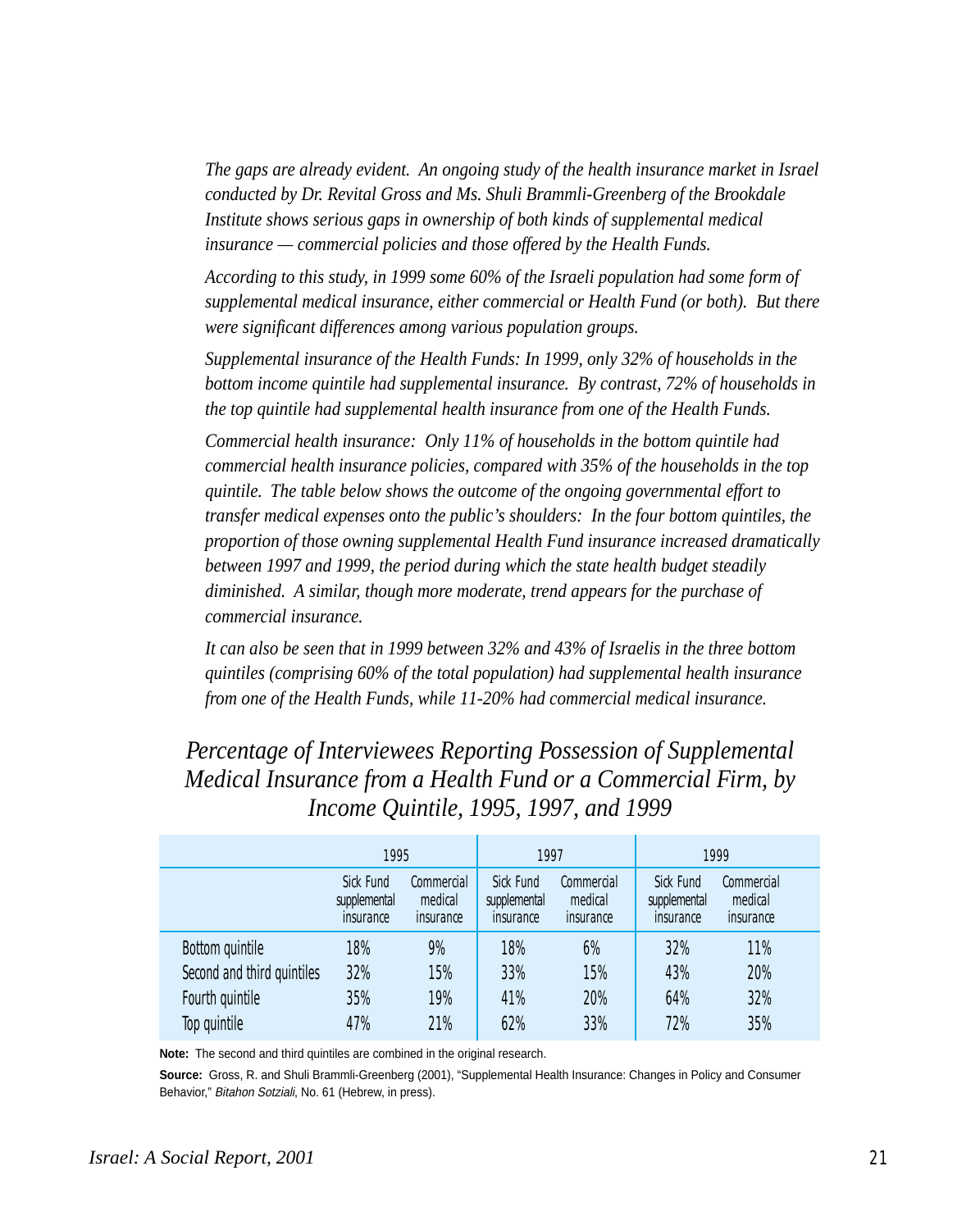## *Health: The Relative Edge of the Wealthy Increases*

*The National Health Insurance Law enacted in 1994 enhanced equality in the healthcare system: Families in the top income decile now pay a higher health tax than they did in the past, while families in the bottom income decile pay less.*

*However, the new payments imposed on patients to make up for the reduction in state funding will have the effect of increasing the gaps. The top income deciles have no trouble meeting the new payments or purchasing supplemental insurance, not to mention seeking private medical treatment, while those in the middle and bottom deciles find the new payments a financial burden and make do with services provided as part of the state healthcare package.*

*The results of these cutbacks are already evident. Between 1992 and 1999, expenditures on health (not including the health tax) rose among Israeli families, with those in the top income decile spending a particularly large amount on health. In 1992, families in the top income decile spent 2.3 more on health than families in the fifth decile, and 4.6 more than families in the bottom decile. In 1999, families in the upper income decile spent 2.3 times more on health than those in the fifth decile, and five times more than those in the bottom decile.*

*Monthly Household Expenditures on Health (not including the health tax), 1992/93 and 1999, for the Bottom, Fifth, and Top Income Deciles*



**Source:** Analysis by the Adva Center based on CBS, Survey of Household Expenditures, various years.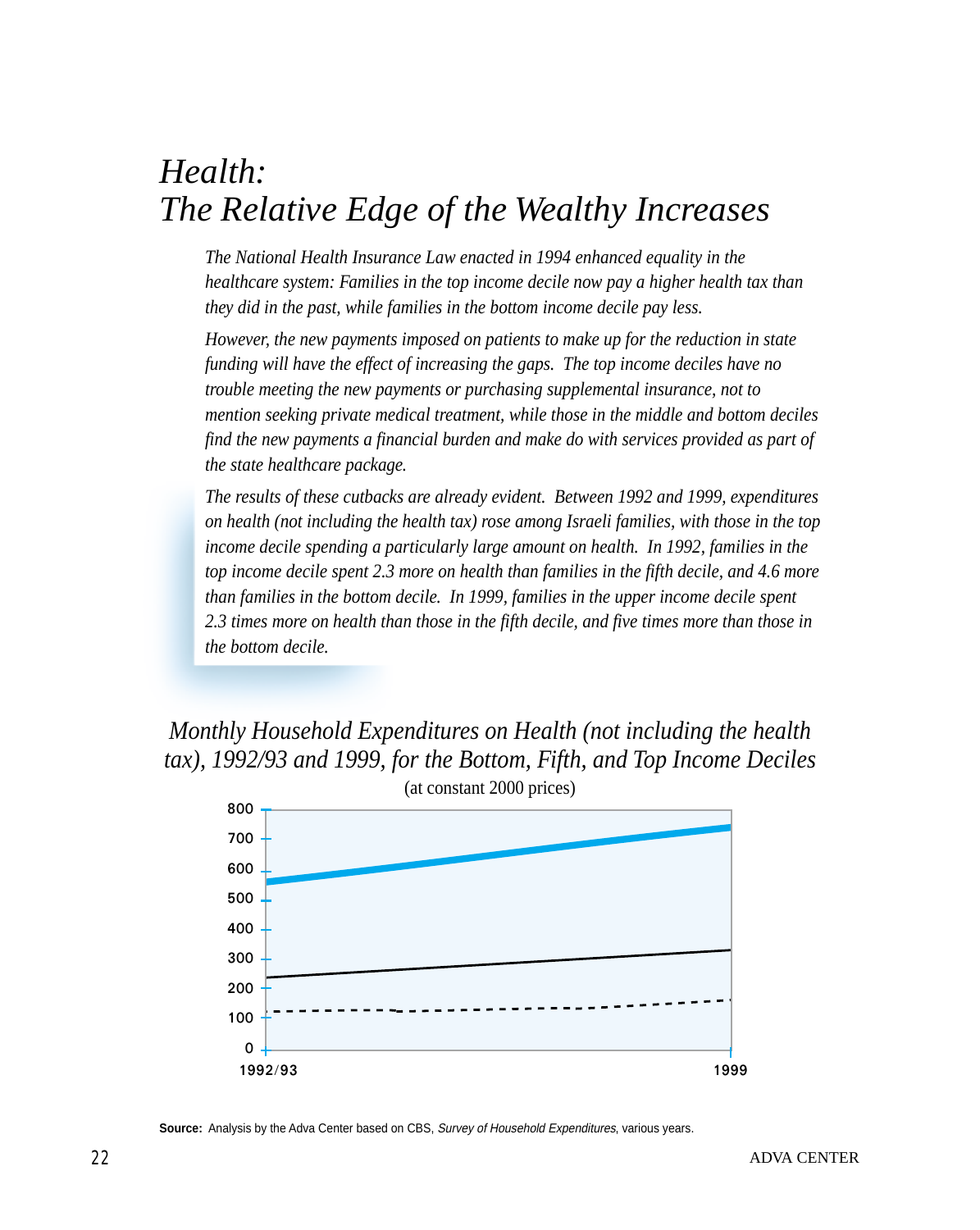## *Housing: Diminishing Public Mortgage Assistance*

*Government assistance for housing is not as generous as it used to be. The value of a government mortgage has declined, and homebuyers have to supplement government aid with large bank loans at higher interest.*

*In 1994, government mortgages accounted for 38% of the total credit for home purchases (the rest coming from bank loans). By 1999, this had dropped to 26%. In other words, funding from a government mortgage is no longer as helpful in the purchase of a home.*

*As a result, home ownership has significantly dropped among those in the lower income deciles:*

*In the bottom decile, home ownership fell from 52.2% in 1987 to 43.3% in 1992 and 31.7% in 1999.*

*In the second lowest decile, home ownership fell from 58.0% in 1987 to 55.6% in 1992, and 56.1% in 1999.*

*Over the past two years, home ownership has slightly increased among the three lowest income deciles, possibly as a result of the special sales in public housing units.*

#### *Home Ownership, by Income Decile, 1987, 1992, and 1999* (percentages)

| <b>Bottom</b><br>decile | 2 <sup>th</sup><br>decile | 3th<br>decile | 4th<br>decile | 5th<br>decile | 6th<br>decile    | 7th<br>decile | 8th<br>decile | 9th<br>decile | Top<br>decile |  |
|-------------------------|---------------------------|---------------|---------------|---------------|------------------|---------------|---------------|---------------|---------------|--|
| 1987 52.2               | 58.0                      | 64.0          |               |               | $69.6$ 73.1 81.1 | 79.9          | 84.4          | 80.5          | 84.8          |  |
| 1992 43.3               | 55.6                      |               | 65.5 67.3     | 76.1          | 73.8             | 80.7          | 79.2          | 86.8          | 83.9          |  |
| 1999 31.7               | 56.1                      | 65.8          | 71.0          | 73.8          | 78.4             | 82.2          | 83.5          | 83.7          | 84.8          |  |

**Source:** CBS, Survey of Household Expenditures, various years.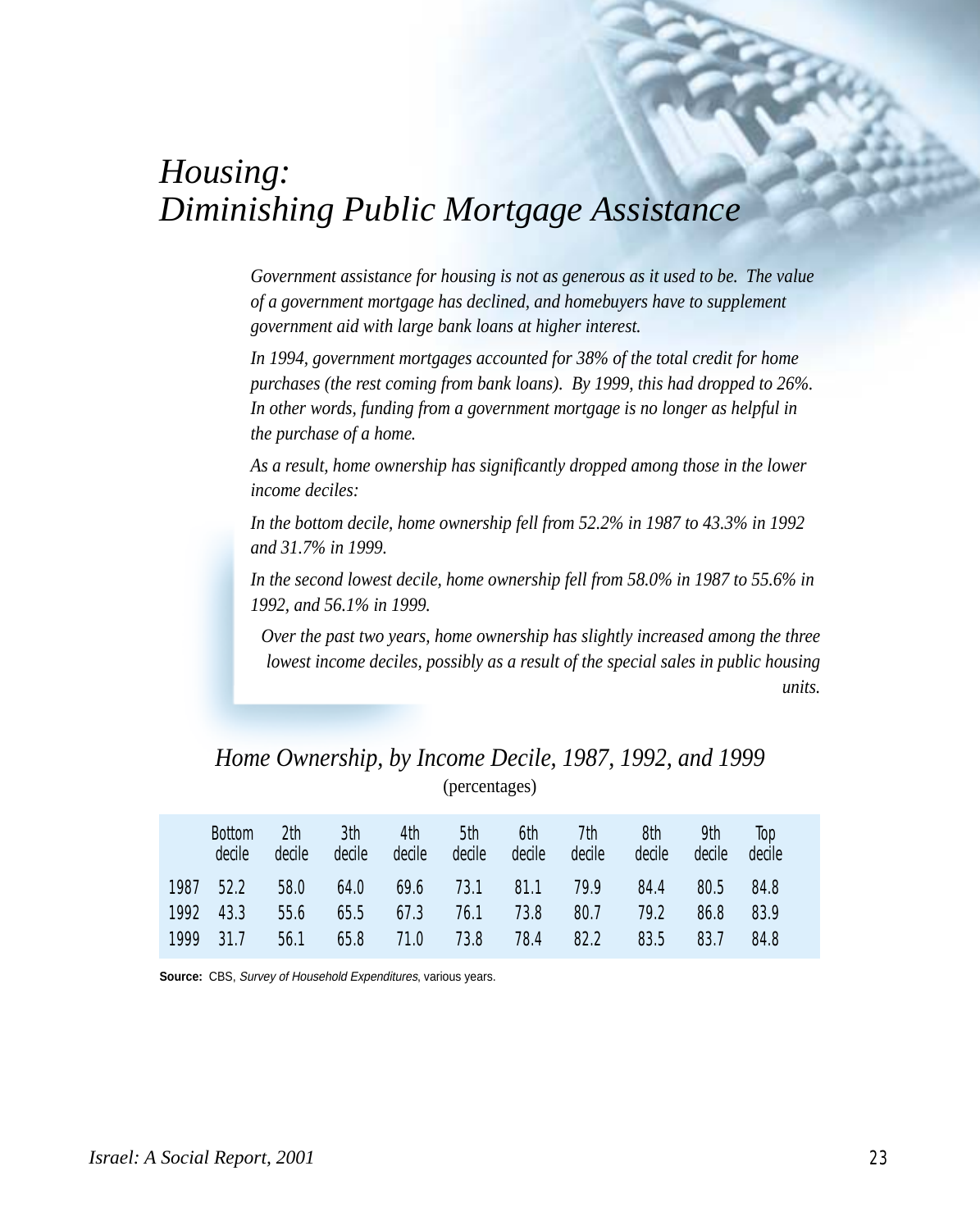## *Pension: Inequality Follows Israelis into Old Age*

#### *Inequality follows Israelis into old age.*

*Today, approximately half the elderly in Israel do not have a pension from their former jobs. Israel still has no mandatory pension law, and therefore the main recipients of a monthly work pension are employees who benefited from collective wage agreements mandating that employer and employee make monthly payments into a pension plan for the employee. (Many civil servants enjoy a pension funded entirely by the state, with no payments made by either employer or employee.)*

*After retirement, Israelis lacking a work pension are dependent on their savings and the Social Security old age allowance. All residents of Israel are entitled to the allowance upon reaching retirement age, but the payments are low and hardly meet basic needs, even with income support payments to supplement them. Beneficiaries of a monthly work pension, however, enjoy an average monthly income almost double that of persons who live only on an old age allowance from Social Security.*

*There are more elderly persons who receive pensions in the upper deciles than in the lower deciles.*

## *Percentage of Households with Pensions, out of Total Households of Persons Aged 65+, by Income Decile, 1997*



**Source:** Avia Spivack, "Mandatory Pension Law Now," Conference, 23 May 2000.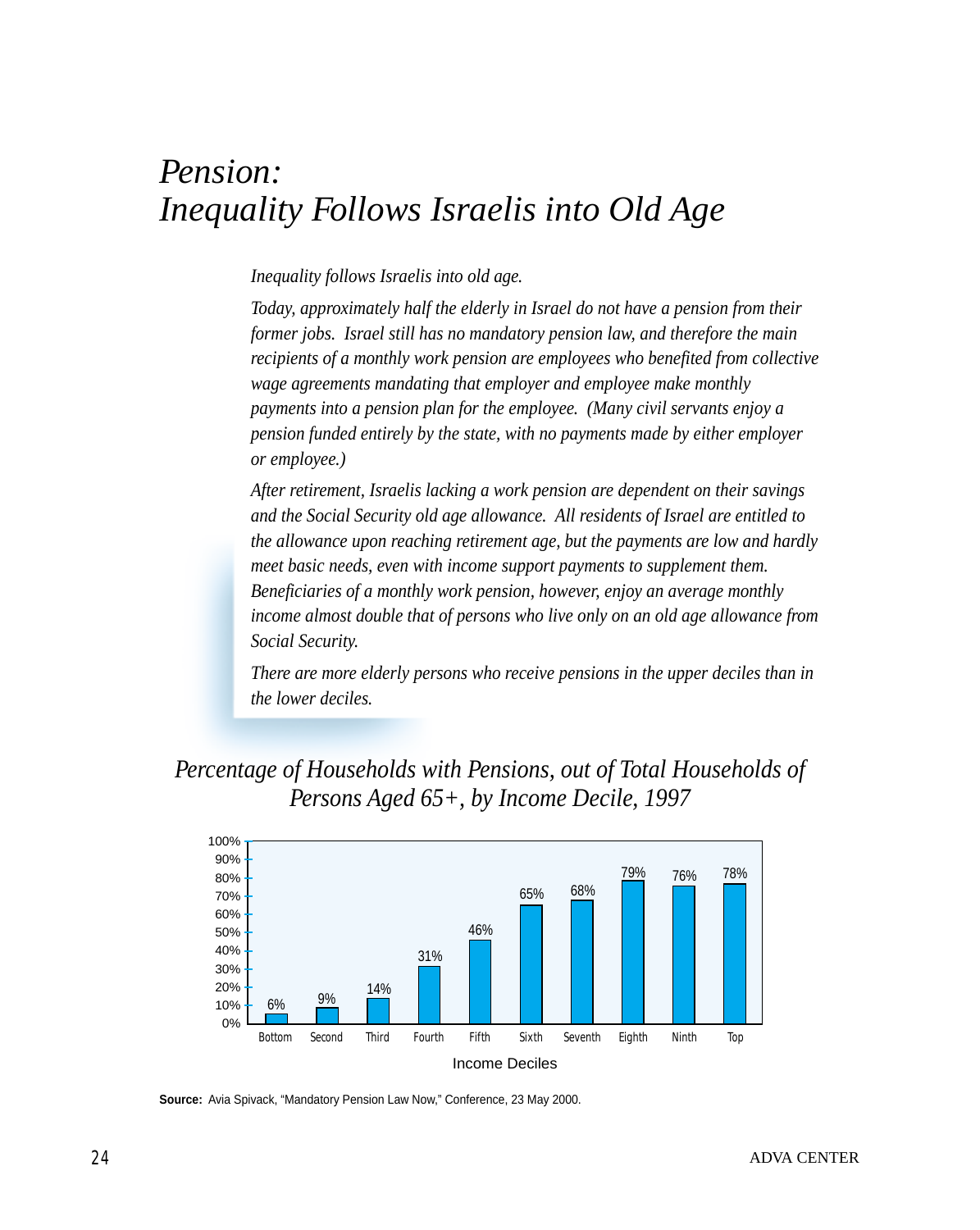## *Pension: Perpetuating Inequality into the Coming Generations*

*Judging by the size of the payments to pension funds today, the proportion of pension recipients will be much higher among those in the top income deciles than in the bottom deciles when the current crop of employees retires.*

*In 1999, the average payment to a pension (or provident) fund of households in the upper income quintile was 26 times that of households in the bottom quintile. (Note that the average includes households in which none of those employed pay into a pension fund, as well as households in which payments are made.)*

## *Monthly Payments to a Pension or Provident Fund, by Income Quintile, 1997-1999*

|      | Average Payment | <b>Bottom</b><br>Quintile | 2nd<br>Quintile | 3rd<br>Quintile | 4th<br>Quintile | Top<br>Quintile |  |
|------|-----------------|---------------------------|-----------------|-----------------|-----------------|-----------------|--|
| 1997 | 204             | 24                        |                 | 157             | 248             | 514             |  |
| 1998 | 185             | 26                        | 67              | 126             | 240             | 468             |  |
| 1999 | 200             | 18                        | 75              | 160             | 275             | 471             |  |

(by standard net income per person, at constant 2000 prices, in shekels)

Source: Analysis by the Adva Center based on CBS, Survey of Household Expenditures, various years.